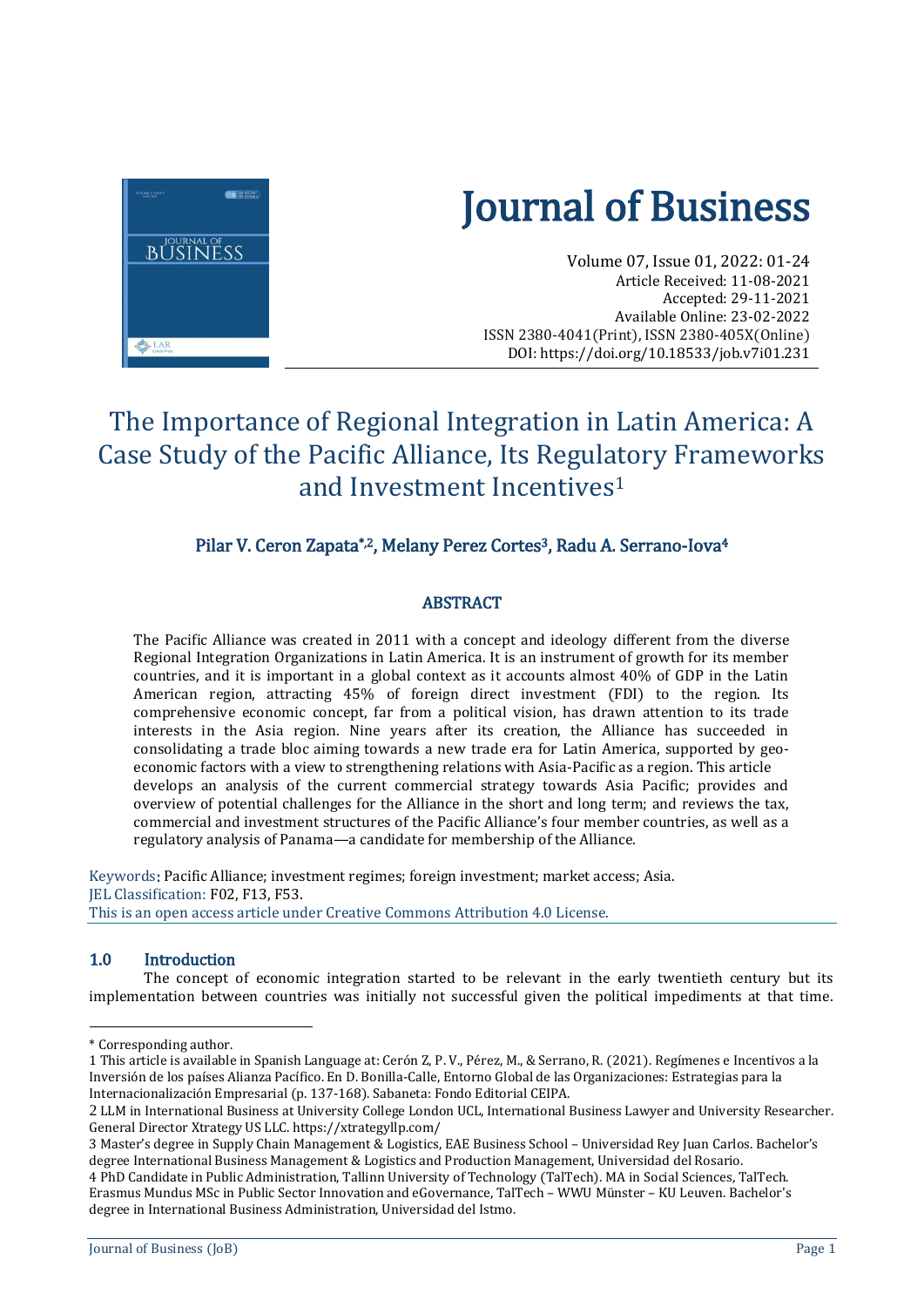Nevertheless, it was just before the Second World War that it gained importance, especially in European countries (Balassa, 1961), which resulted in the leading economic and political union (i.e. the European Union), that would later be promoted as guidance model. According to Malamud (2011), the regional integration process is comparable to state-building, nevertheless, its final outcome is undetermined since it can assume diverse shapes and manifestations. In the case of the Latin American countries, for several years now, the creation of associations, alliances, or blocs between them has been taken place to promote agreements and to collaborate on topics as trade, economy, politics, environment, and many others, resulting in well-known engagements such as the Andean Community (CAN), the Caribbean Community (CARICOM), Mercosur and the Pacific Alliance (PA). Despite these cases, history recalls the failed efforts of the 1960s, when the creation and implementation of the Latin American Free Trade Association (LAFTA) and the Central American Common Market (CACM) were not as successful as expected (Economic Commission for Latin America and the Caribbean, 1998).

According to the Economic Commission for Latin America and the Caribbean -ECLAC- (2020) since 1960, there have been four phases of regional economic integration in the region. The first one was from 1960 to 1980 with the emphasis to "Overcome the limitations imposed by the small domestic markets of several countries", and the second one, from 1990 to 2005, the open/new regionalism arrived with the creation of Mercosur (1991) and the Andean Free-Trade Zone (1993), whose goal was to "Improve the region's participation in a globalized economy". Next, the post-liberal regionalism/post-hegemonic regionalism (2005– 2015) followed, where the strategies were focused on going beyond the trade integration; and finally, the last phase after 2015, also known as the Convergence, because it opened the possibility of cooperation between two economic blocs with the purpose of "recover[ing] economic growth and promot[ing] production linkages". It is notable that the integration between Latin American countries has become relevant not just in terms of trade, but also relative to matters of freight logistics, infrastructure development (Guerrero, Lucenti, & Galarza, 2010), digital government, or digital ecosystem to leverage their performance, as it is the case of the Pacific Alliance. This article focuses on the main economic characteristics of this integration group, due to the fact that since its creation, this bloc has experienced exponential and remarkable growth in its trading and investment flows, achieving a solid integration, and making visible very different strategic goals compared to the other associations.

This article aims to describe the Pacific Alliance and analyze how it has been able to develop and consolidate a strategic platform for trade and economic development. For this purpose, the document starts, after the presentation of the methodology, with a description of the Alliance's objectives, followed by an examination of the economic figures that support its importance in the region. Then an analysis of the relationship with Asian countries and an exposition of foreseeing upcoming challenges are discussed. Finally, a detail consolidated report of the current trade regulatory frameworks and investment incentives of each country member is presented.

#### 2.0 Methodology

The current article was developed using the case study methodology. Given that our research question is formulated with 'how', that we focus on a contemporary event and that we lack control over it (Yin 2018), are the main reasons behind the choice of methodology. The case study methodology is present in multiple academic disciplines, including political science, business, and international business (George and Bennett, 2005; Dul & Hak, 2008; Farquhar, 2012; among others). Based on Thomas' (2011) case study typology, this will be an exceptional case, purposefully being explored, with an illustrative/descriptive approach.

Single case studies can bring about controversy due to their uniqueness, lack of replicable data collection conditions, low level of generalizability and the presence of biases (Yin 2018). Nevertheless, the purpose of this article is descriptive in nature, not focused on generalization. The issue of replicability is not extensively damaging, since the data collected and analysis used is based on publicly collected information (which is only affected if the degree of freedom of information is changed, or if the information itself is updated by the sources). And finally, the uniqueness of the case is an asset since the topic has not been previously researched nor present in-depth in academia.

The data collection methodology was extensive desk research. Documented proof was especially necessary for the purpose of answering our inquiry. Our starting points were laws, decrees, and legislative documents, in order to accurately understand and portray the regulatory framework and investment incentives. To build the theoretical analysis, data collection through secondary sources, like academic articles, working papers, and the official website of the Pacific Alliance, was used.

#### 3.0 The Pacific Alliance

The Pacific Alliance (PA) was created on April 28th, 2011, by Chile, Colombia, Mexico, and Peru, through the Lima Declaration. The PA entered into force in July 2015 and its trade protocol began on May 1st, 2016 (Ministerio de Relaciones Exteriores, n.d.).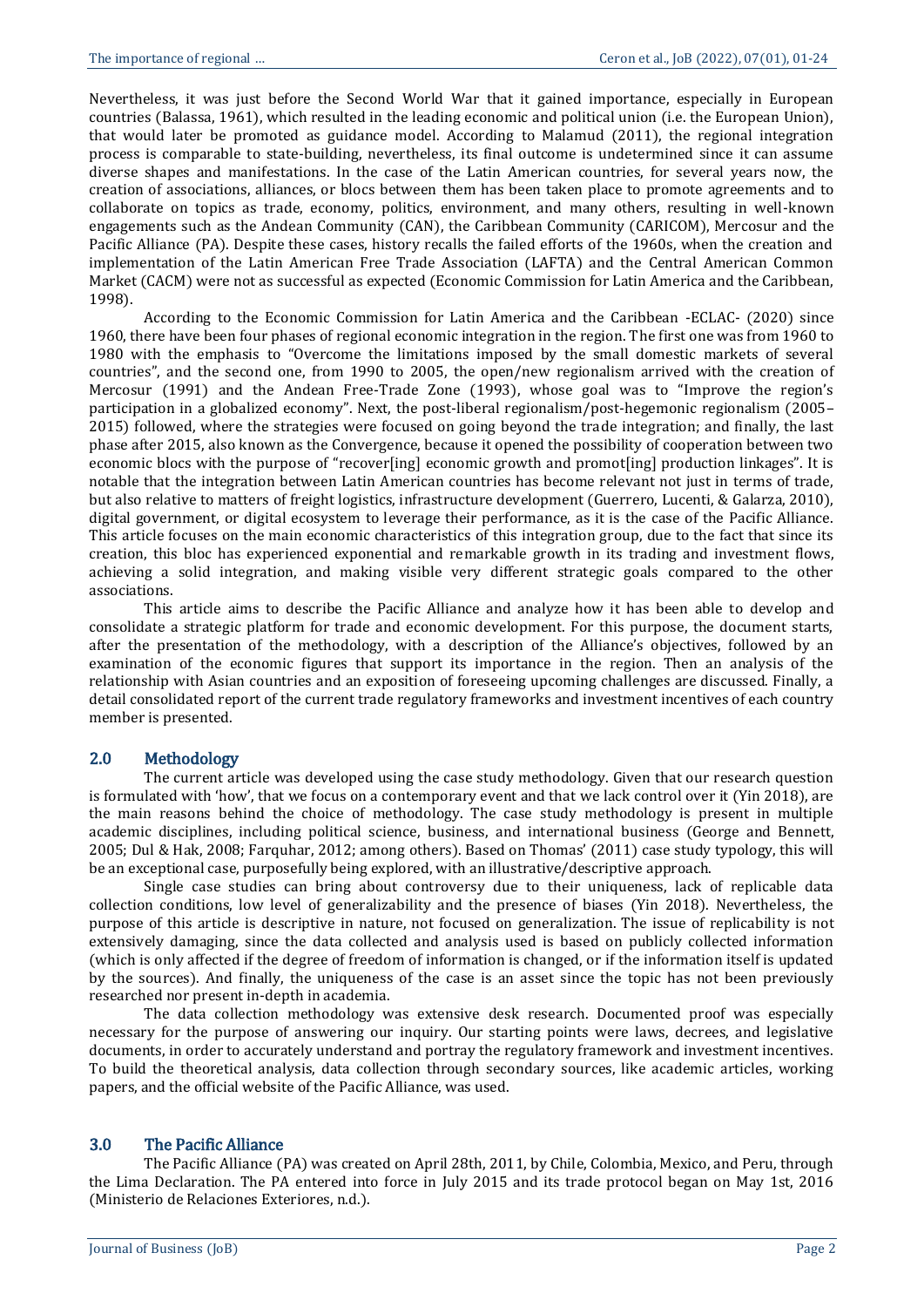The Alliance was formed with the purpose of:

a. Building a deep integration trade bloc to progressively shift towards a system of free mobility of goods, services, capital, and people.

b. Promoting the growth, development, and competitiveness of the Member Countries' economies, in order to achieve greater well-being, overcome socio-economic inequality, and promote the social inclusion of the Member Countries.

c. Becoming a mechanism for political articulation, economic and trade integration, and positioning within the world, with emphasis on the Asia Pacific (Alianza del Pacífico, 2012).

These objectives were set in line with two approaches. The first one towards an economic and trade integration, and the second, towards political dialog and a coordinated position. Both of these have something in common: they are focused on the Asia-Pacific region (García, 2013). In order to fulfill this, six action fronts were established within the Pacific Alliance Framework Agreement, especially the development of a free trade area between the Members and the free movement of capital, to improve the promotion of investments between the Members (García 2013, p. 46-47).

The Alliance is characterized by not having an ideological-political discourse and focuses on the growth and modernization of the economies of the integration project. It is a pragmatic and open regionalism scheme that seeks to become a trading bloc, involving light structures and prone to globalization, with an emphasis on the Pacific Region (Arévalo, 2014). One of its greatest strengths is the economic-political affinity of countries, which allows them to develop collaborative synergies (Vargas-Alzate, 2019) and given their "pragmatic and flexible" integration, it does not hinder its development models nor its strategies of international inclusion (Chaves, 2018).

Despite the small number of member states, it is surprising that the Alliance has a large number of observer states: 59 states including the United States, Egypt, Singapore, China, the United Arab Emirates, Germany, the United Kingdom, Australia and others. These share the principles and objectives set by the PA.

The alliance between these four countries is a game changer in Latin America's conception of regional integration, which has been marked by protectionism and political ideologies opposed to economic openness. As Garcia (2013) puts it, the PA is part of a new phase of integration in Latin America, moving away from the traditional ideologized and closed models such as the Bolivarian Alternative for Latin America and the Caribbean (ALBA) and MERCOSUR. On its part, Ardila (2015) notes that the PA responds to the tendency of the first years of the 21st century to form regions and sub-regions in Latin America and defines it as the "New Latin American Multilateralism".

#### 4.0 Importance of the Bloc in Latin America

The PA is considered Latin America's most dynamic trade and economic bloc, accounting for 40% of the region's GDP (EY, 2018), and has been positioned as a superior association, performance-wise (Ardila, 2015), because the sum of its four members makes it the eighth largest economy in the world (Nolte, 2016). By analyzing the composition of the GDP, it is possible to identify differentiated economies that can complement and help each other with production asymmetries (Beltrán & Ferrer, 2016). In addition, it holds 38% of the region's GDP, attracting 45% of the FDI, and representing 50% of the commerce in Latina America and the Caribbean (Alianza del Pacífico, n. d). This is evident in terms of exports, which represented 627 billion USD in 2019 (Alianza del Pacífico, n.d). In turn, this has led it to be considered at some point as the world's seventh largest exporter (Nolte, 2016), and its member states to be recognized as the most competitive economies in the region according to the Doing Business 2018 report (The World Bank Group, 2019). It is also important to highlight the excellent quality of life of its inhabitants, whose, according to figures for 2019, GDP per capita was USD 19,050, with an approximate population of 230 million (Alianza del Pacífico, n.d.).

The PA believes in economic concertation as a modular hub for Latin America's trade and integration. It seeks to "be the region's main economic and political interlocutor with the United States, the European Union, China, and the rest of the world, thereby counteracting the economic and political leadership of Brazil and Mercosur" (Beltrán & Ferrer 2016, p. 85).

#### 5.0 Relationship of the Pacific Alliance with Asia Pacific (APAC) Region

As mentioned, there is a particular interest of the bloc towards the APAC, which has led it to be considered as the "Latin American bridge of relations with the Asia Pacific Region" (Ardila, 2015).

In developing activities with special emphasis in Asia, the PA has opted for the establishment of common embassies among its Asian observers, as a strategy to strengthen its relationship with that region (Garcia, 2013). The figures show that Chile has set 20 embassies; Mexico, 11; Peru and Colombia, 10; and they share commercial offices in Shanghai and diplomatic headquarters in Ghana, Vietnam, Morocco, Singapore, among others.

Boosting its goal of integration with Asia, Chile, Peru, and Mexico (three of the four PA members) signed the Trans-Pacific Partnership (TPP), and Colombia has expressed its interest in being part of it. This agreement is expected to allow investment attraction and the insertion of Latin American companies into global value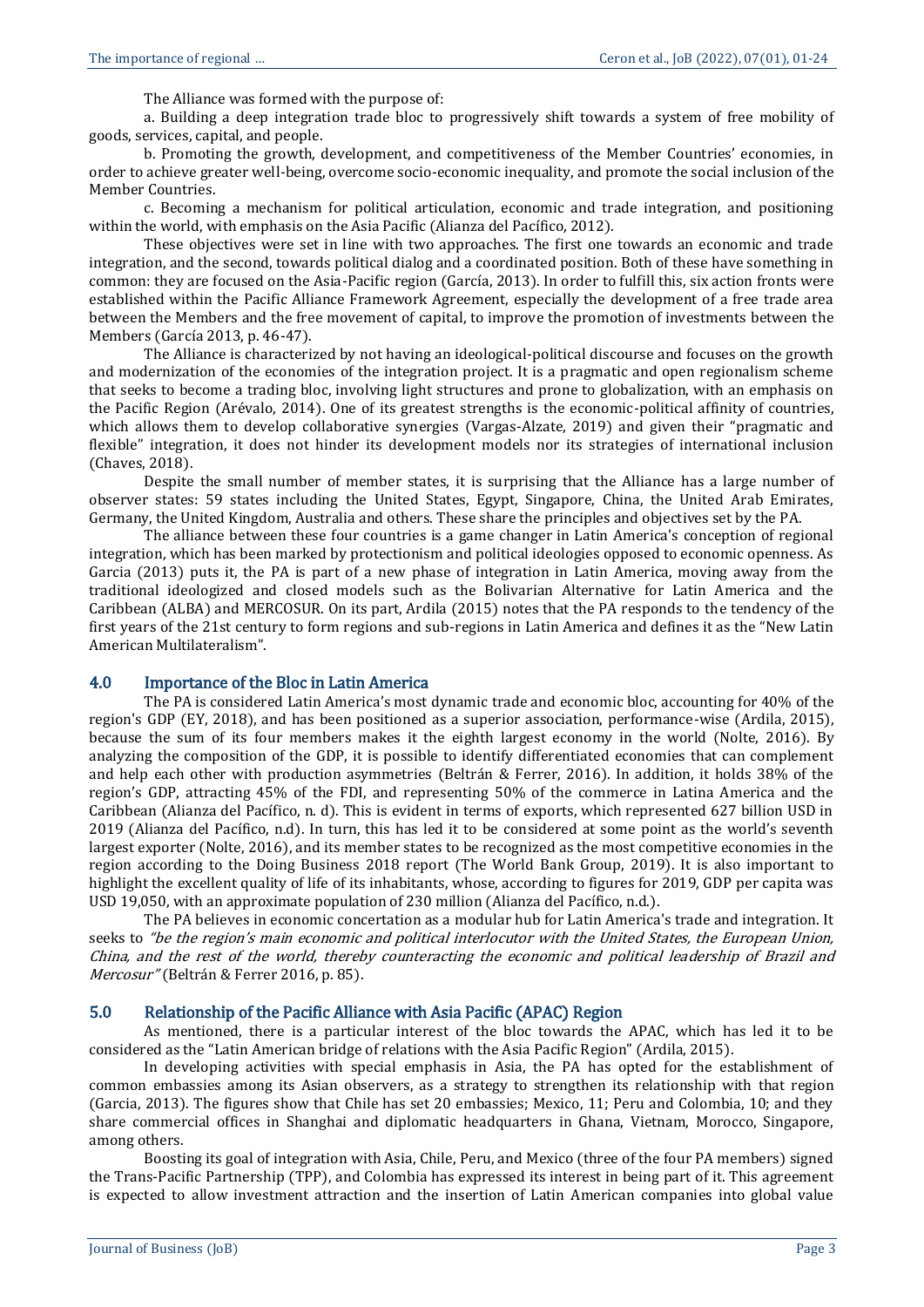chains (Nolte, 2016). In addition, China, Japan, South Korea, and Singapore have concluded trade agreements with at least two Pacific Alliance members (Villarreal, 2016). Finally, links have been strengthened with the Association of Southeast Asian Nations (ASEAN) on education, innovation, and knowledge (Vargas-Alzate, 2019), and approaches have emerged within the Asia-Pacific Economic Cooperation Forum (Ardila, 2015).

#### 6.0 The Alliance's challenges

There have been several achievements made by the Pacific Alliance, which have gradually demonstrated its importance within the region, with ambitious projects and a new approach. Despite all the efforts there is plenty of work and challenges to take on.

One of the challenges is PA's current trade relationship with the APAC. According to ECLAC's report, The Pacific Alliance and its Economic Impact on Regional Trade and Investment Evaluation and Perspectives" by Duran & Cracau (2016), the low level of exports to Asian countries and the deficit in the trade balance with this region are of concern, given the increase in the import flow from Asian countries. According to Garcia (2013), the Alliance must implement a more dynamic strategy in this regard, and act as a trade bloc rather than as individual member countries. For some countries such as Colombia, having a positive presence and projection in the Asian region has been more difficult, given its proximity and alliance with the United States (Ardila, 2015).

Another challenge faced by the PA is its relationship with other political and economic blocs in the region. Although the commitments reached by the PA are deep and enjoy the political will of its members, trade interdependence among the Alliance's members remains quite limited. Trade and investment flows with other integration initiatives such as the Andean Community, Mercosur and the Trans-Pacific Strategic Economic Partnership Agreement, of which some of its members are part, remain limited (Durán & Cracau, 2016).

Finally, for Villarreal (2016, p. 14), the Pacific Alliance can serve as an epicenter where, in addition to having members with Free Trade Agreements (FTA's) among themselves, establishing other FTAs with Latin American countries, the United States and the European Union, through its link to the TPP and the Transatlantic Trade and Investment Partnership. Thus, we can conclude, as pointed out by Dade & Meacham (2013, p. 11), that the Alliance's most important challenge in the region and the world "is to be at the height of expectations".

#### 7.0 Trade and investment policies

Trade policies of the Pacific Alliance aim to deduct 99% of all tariff positions among the four members and apply the most-favored-nation principle by 2030 (Durán & Cracau, 2016). This is linked to its Strategic Vision for 2030, which was defined at the 13th Pacific Alliance Summit, where four axes were specified: "More integrated, more global, more connected and more citizen", on which the PA will focus its activities and efforts (Alianza del Pacífico, 2018). Subsequently, at the 14th Summit held in July 2019 in Lima, the commitment of the states to continue promoting inclusive and sustainable development, in the spirit of respect for human rights, the welfare and social inclusion of their population, was confirmed for the ultimate purpose of deep integration (Alianza del Pacífico, 2019).

In the context of the above, the Alliance has over time established different trade policies to enable itself to achieve these objectives. One of these was the creation of the Additional Protocol to the Pacific Partnership Framework Agreement, where elements of interest, such as an agenda for trade facilitation, customs programs and the creation of a Subcommittee on Investment and Services, stand out.

Likewise, in the search for economic and commercial integration, the PA created the first Latin American Integrated Market (MILA), managing to integrate the stock exchanges of the four member countries (Nolte, 2016). According to Duran & Cracau (2016), this could contribute to the increase and variety of trade in financial services in these countries.

The PA also sums up the individual achievements of the Party countries, not only with the liberalization of trade flows but also with policies for the promotion and attraction of foreign direct investment (FDI). It also seeks to spread the image of the region as an attractive destination for the arrival of these greenfield flows and projects. In this way, member countries have developed promotional activities such as the opening of trade promotion offices in Istanbul, Turkey in 2012, and Casablanca, Morocco in 2013 (Nolte, 2016). And they want to go further with the creation of the Technical Group on Services and Capital, that seeks to strengthen the conditions that facilitate and promote trade in services and intraregional investment (Villarreal, 2016).

#### 8.0 Pacific Alliance Regimes and Investment Incentives

An in-depth look at the bloc's regimes and incentives for investment attraction is a priority. This is especially significant in times of the pandemic, and framed by the China-USA trade war, the increase of ecommerce, and the incidence of phenomena such as re-shoring and near-shoring as strategies for internationalization and exploitation of global value chains. In this regard, we have developed a comparative methodology of these PA regimes, incentives and agreements. Table No. 1 shows all the key regulatory elements of trade and investment in the four countries, together with Panama, which is emerging as the next possible member state of the Alliance. Table No. 2 shows the different trade and investment agreements in force for each of the member countries and Panama, which is then followed by an analysis that includes the main findings.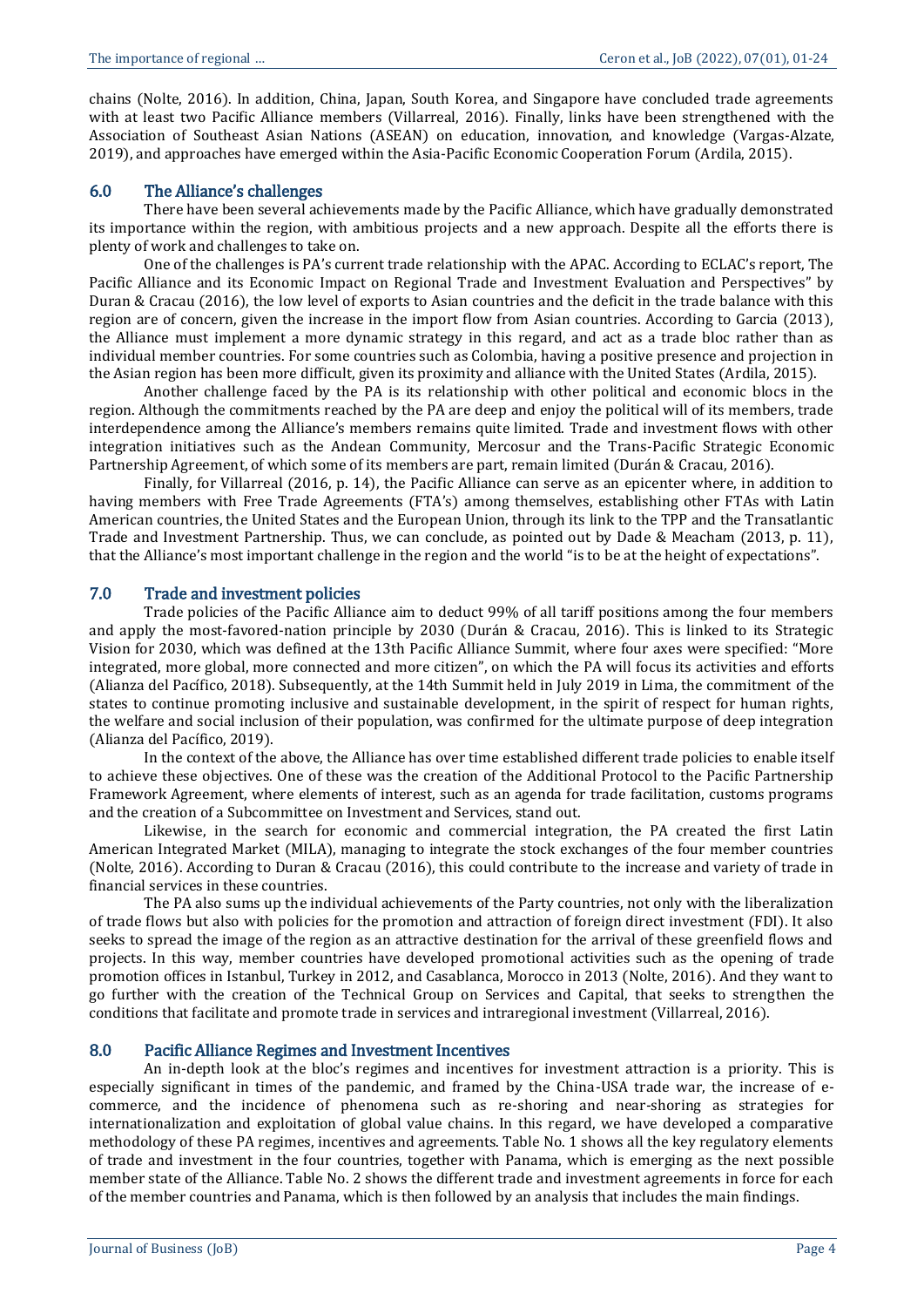| Table |
|-------|
|-------|

Pacific Alliance Members' and Panama's Regimes and Investment Incentives. 5

|                             | Chile(1)                         | Colombia (2)               | México (3)              | Perú (4)                   | Panamá <sup>6</sup> (5)     |
|-----------------------------|----------------------------------|----------------------------|-------------------------|----------------------------|-----------------------------|
| <b>Opportunity Sectors</b>  | Mining.                          | Agribusiness.              | Agribusiness.           | Agribusiness.              | Logistics.                  |
|                             | Energy (Hydric).                 | Manufacturing.             | Automotive<br>and       | Energy<br>and<br>Mines.    | Agribusiness.               |
|                             | Food Industry.                   | Services.                  | Aerospace Industry.     | Hydrocarbons.              | Financial Services.         |
|                             | Services.                        |                            | (Renewable,<br>Energy   | Transport.<br>Water<br>and | Tourism.                    |
|                             | Tourism.                         |                            | Natural Gas, Oil).      | Sanitation.                | Renewable Energy.           |
|                             |                                  |                            |                         | Tourism.                   |                             |
| <b>Exchange Rate Regime</b> |                                  |                            |                         |                            |                             |
| Official Currency           | Chilean Peso                     | Colombian Peso             | <b>Mexican Peso</b>     | Nuevo Sol                  | Balboa,                     |
|                             |                                  |                            |                         |                            |                             |
| Exchange<br>Rate            | Flexibility                      | Flexibility                | Flexibility             | Flexibility                | Yes, on par with USD.       |
| flexibility.                |                                  |                            |                         |                            |                             |
|                             |                                  |                            |                         |                            |                             |
| Repatriation                | of Yes*                          | Yes, with one exception. * | -----                   | Yes, no restrictions.      | Yes, no restrictions.       |
| Profits.                    |                                  |                            |                         |                            |                             |
|                             |                                  |                            |                         |                            |                             |
| Profit Yes**<br>Taxes<br>on |                                  | Not <sup>+</sup>           | -----                   | Not                        | Yes*                        |
| Repatriation.               |                                  |                            |                         |                            |                             |
| Limitations<br>to           | Unlimited,<br>with               | Limited‡                   | Limited*                | Limited*                   | Not                         |
| Foreign Investment.         | authorizations <sup>+</sup>      |                            |                         |                            |                             |
| <b>Notes</b>                | *Subject to the powers of *Where | international              | *Restricted<br>sectors: | *Restricted sectors: Air   | *The tax will be applied on |
|                             | the Central Bank                 | less than<br>reserves are  | Transport,              | maritime<br>transport,     | 50% of the amount sent.     |

<sup>5</sup> The information of this table was last updated in June 2021, from the regulations issued by the government agencies of each country. For efficiency purposes, these sources will be included in the bibliography under the subsection "Bibliography Table No. 1".

 $\overline{a}$ 

<sup>6</sup> Panama is currently an observer state of the Pacific Alliance and is a candidate to be a state member.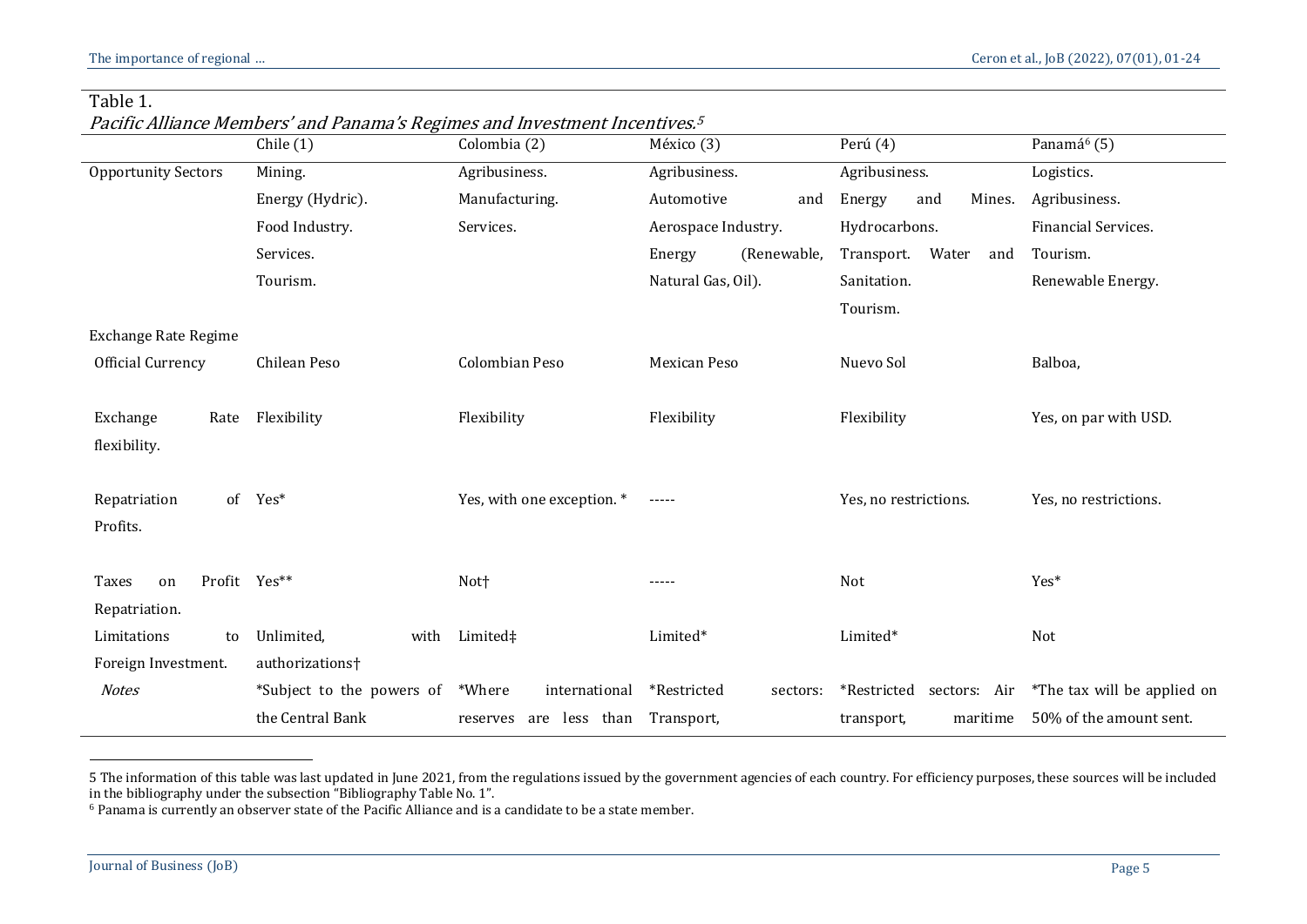|                      | **Capital<br>be<br>may        | three months of imports.                          | telecommunications,             | transport, private security       |                                     |
|----------------------|-------------------------------|---------------------------------------------------|---------------------------------|-----------------------------------|-------------------------------------|
|                      | repatriated without taxes     | †As long as the profits of                        | hydrocarbons,<br>nuclear        | and surveillance, and the         |                                     |
|                      | up to the amount of funds     | the company have been                             | ticketing,<br>power,            | manufacture of weapons            |                                     |
|                      | invested. Profits will have a | taxed on the company;                             | radioactive<br>minerals,        | of war.                           |                                     |
|                      | 35% credit rate for the       | otherwise, they will be radiotelegraphy, and post |                                 |                                   |                                     |
|                      | First Category tax paid by    | taxed at 34% on the offices, among others.        |                                 |                                   |                                     |
|                      | the company.                  | corresponding                                     |                                 |                                   |                                     |
|                      | such<br>†For sectors<br>as    | beneficiary.                                      |                                 |                                   |                                     |
|                      | hydrocarbon<br>exploration    | ‡Restricted<br>sectors:                           |                                 |                                   |                                     |
|                      | exploitation<br>and<br>and    | Defense<br>national<br>and                        |                                 |                                   |                                     |
|                      | nuclear power production.     | security<br>activities,                           |                                 |                                   |                                     |
|                      |                               | processing, and disposal                          |                                 |                                   |                                     |
|                      |                               | of toxic wastes.                                  |                                 |                                   |                                     |
| and<br>Fiscal<br>Tax | Income Tax (IT):              | Income Tax (IT):                                  | Income Tax (IT):                | Income Tax (IT):                  | Income Tax (IT):                    |
| Regime               | First Category Tax:           | • 31% (2021) and 30%                              | $\bullet$ 1.92% - 35% corporate | Third Category:                   | · 25% rate for territorial          |
|                      | $•27\%*$<br>resident<br>for   | (2022)<br>national<br>and                         | rate; global source. +          | $\bullet$ 29.5%<br>General<br>for | companies                           |
|                      | companies with global         | foreign legal companies                           | • 1.92% - 35% rate for          | resident companies with           | $\bullet$ 0% - 25% Variable rate of |
|                      | sources                       | with<br>permanent                                 | resident<br>natural             | global sources                    | individual's<br>natural             |
|                      | Second Category Tax:          | establishments<br>or                              | individuals;<br>global          | • 15% Agriculture and             | dependent<br>annual<br>on           |
|                      | • For residents with global   | branches*                                         | source. +                       | agribusiness                      | income                              |
|                      | sources 4% - 40%              | $\bullet$ 0% - 39% for resident                   | • 4.9% - 35% variable,          | • For micro and small             | <b>Education Tax:</b>               |
|                      | Additional tax: ‡             | individuals <sup>+</sup>                          | natural<br>individuals          | business residents 10%            | 1.5% employer rate                  |
|                      | • 35% for non-resident        | • 35% for non-resident                            | territorial<br>abroad,          | $-29.5% + +$                      | 1.25% employee rate                 |
|                      | with territorial sources      | foreigners**                                      | source.                         | · For non-resident with           | Tax on Property Transfer            |
|                      | Value Added Tax (VAT):        | •20% companies' users                             | $\bullet$ 5%, 25%, or 35% for   | territorial sources:              | and Service (ITBMS) (VAT):          |
|                      | 19% general rate. Includes    | of customs-free zones‡                            | non-resident entities           | First Category (5%): Real         | 7% general rate*                    |
|                      | services provided abroad;     | Equity Tax (2020-2021):                           | $\bullet 20\%$<br>resident      | estate rental.                    | Capital Gain Tax (Surplus)          |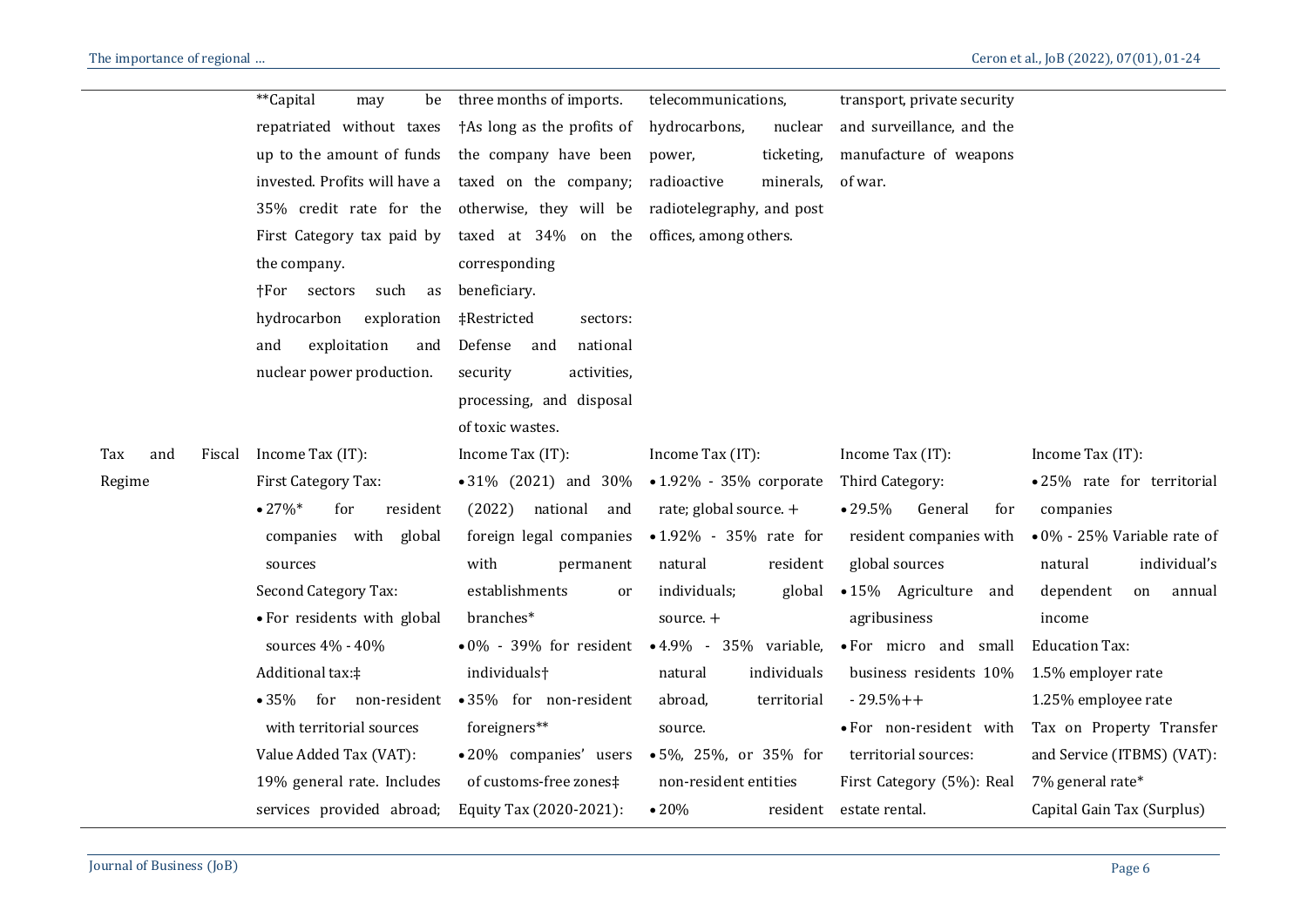| provision<br>of<br>digital                   | 1% for liquid equity          | individuals<br>and          | Second Category (5%):         | Real Estate Tax:                                |
|----------------------------------------------|-------------------------------|-----------------------------|-------------------------------|-------------------------------------------------|
| entertainment<br>content;                    | equal to or greater than      | businesses*                 | Sale of real estate           | $0.5\%$ and $0.7\%$ for family                  |
| software, storage, platform                  | \$5,000 million Colombian     | Value Added Tax (VAT):      | Fifth<br>Fourth<br>and        | equity or main housing                          |
| <b>IT</b><br>infrastructure<br><sub>or</sub> | pesos.                        | 16% general rate**          | Category: 8%, 14%, 17%,       | 0.6%, 0.8%, and $1\%$ for                       |
| services.                                    | Sales Tax (VAT):              | 8% in border regions        |                               | 20% and 30%** for the commercial and industrial |
| Supplemental Global Tax:                     | $5\%$ ,<br>$0\%$<br>or<br>19% | Special Tax on Production   | independent performance       | properties                                      |
| • For natural residents. 4%                  | depending on the good or      | and Services.               | of a profession and trade.    | Dividend Tax: 10%                               |
| $-44.45%$                                    | service.                      | Property Tax.               | non-resident<br>For           | Remittance Tax: 25%                             |
| <b>SME Regime:</b>                           | Tax Normalization 2020:       | Income tax withholding      | individuals<br>and            | Municipal taxes.                                |
| •25% IT for companies                        | 15% for taxpayers who         | rate on financial services: | companies 4.99% - 30%         |                                                 |
| with an annual gross                         | have omitted assets or        | 0.97%                       | variable according to type    |                                                 |
| income not exceeding UF                      | non-existent liabilities.     |                             | of income.                    |                                                 |
| 75,000 or cash capital not                   | <b>National Consumer Tax:</b> |                             | General Sales Tax:            |                                                 |
| exceeding UF 85,000.                         | 8%<br>$4\%$ ,<br>16%<br>or    |                             | 18% General Tax +             |                                                 |
| Surcharge:                                   | depending on the sector.      |                             | Municipal Promotion Tax.      |                                                 |
| For resident individuals                     | Tax<br>Financial<br>on        |                             | Tax<br>Financial<br>on        |                                                 |
| and companies that hold                      | Transactions (GMF):           |                             | Transactions (GMF) and        |                                                 |
| real estate appraised over                   | $0.4\%$ per operation         |                             | methods:<br>Payment           |                                                 |
| 670 Annual Tax Units (UTA,                   | Industry and Trade Tax        |                             | 0.005% in all credit and      |                                                 |
| Spanish $)$ <sup>**</sup> , a<br>in<br>rate  | (ICA).                        |                             | debit transactions.           |                                                 |
| 0.075%<br>between<br>and                     | <b>Unified Property Tax:</b>  |                             | Temporary Tax on Net          |                                                 |
| $0.275\%$ applies as per the                 | $0.3\% - 3.3\%$               |                             | Assets.                       |                                                 |
| value of a UTA.                              | Income Self-Withholding:      |                             | Consumption<br>Selective      |                                                 |
| Green Taxes and Indirect                     | $0.4\%$<br>$0.8\%$<br>1.6%    |                             | Tax.                          |                                                 |
| Taxes.                                       | depending<br>the<br>on        |                             | Property Tax:                 |                                                 |
|                                              | economic activity.            |                             | $0.20\%$<br>$0.60\%$<br>$1\%$ |                                                 |
|                                              |                               |                             | depending on the value of     |                                                 |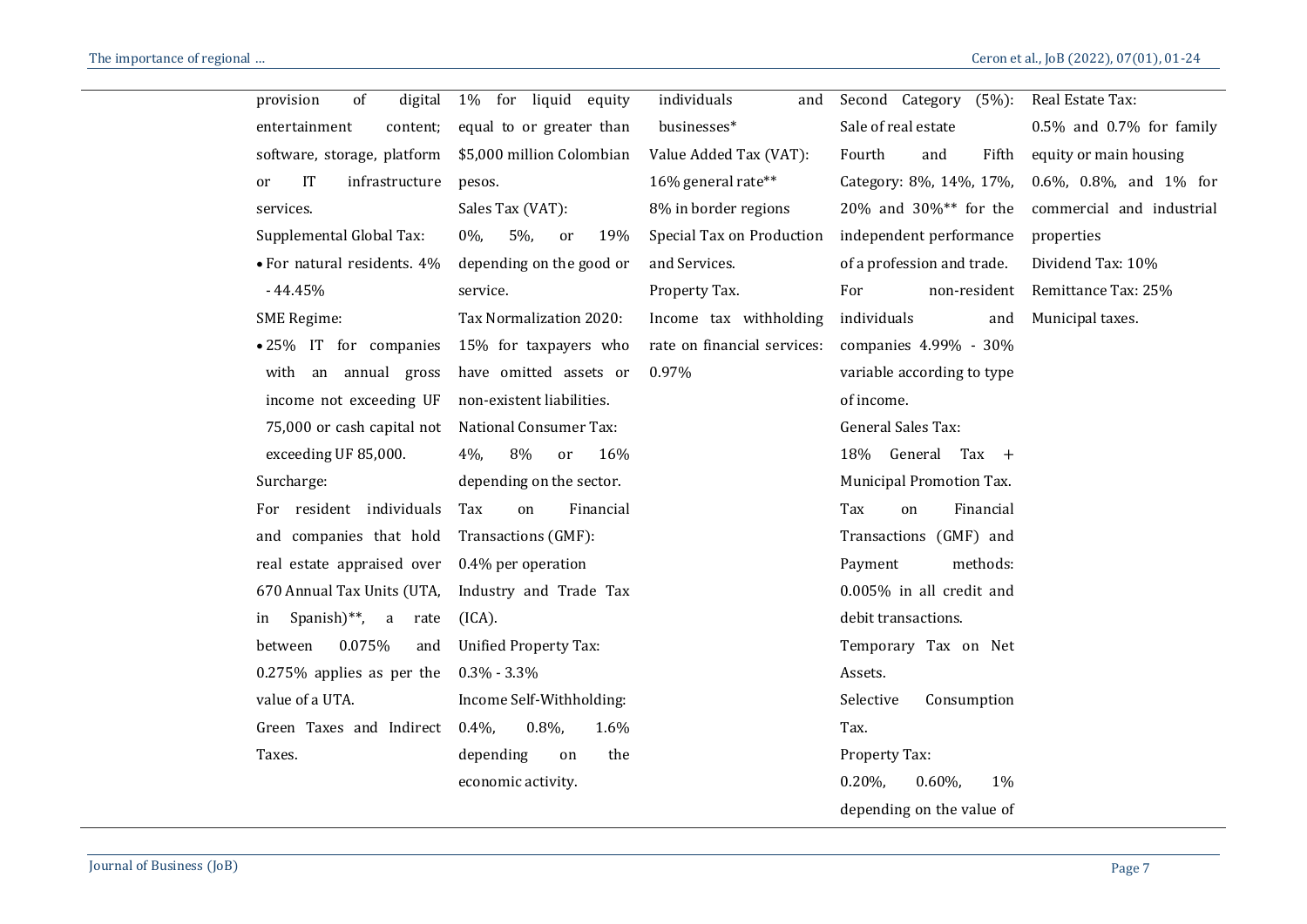| the real property.<br>Alcabala Tax:<br>3% of the transfer value<br>of the property<br>Historic Vehicle Tax.<br>*All foreign persons who +Variable based on the<br>++ Variable based on<br>*Partially integrated regime<br>from 2018<br>remain<br>physically<br>in range of values to be<br>Taxation Units (UIT, in<br>alcoholic<br>Colombia for over 183<br>‡ 35% Profit repatriation<br>declared.<br>Spanish)<br>tobacco,<br>and<br>** Variable based on Tax services, which have higher<br>days within the same<br>*Applies to the northern<br>tax rate.<br>Any person who remains in<br>365-day period will be<br>border region of Mexico.<br>Units (UIT)<br>rates.<br>** 0% rate applicable to<br>Chile, uninterruptedly or<br>considered tax residents.<br>not, for one single period or<br>†Rates depend on the<br>certain transactions such<br>several periods that in total<br>as the export of goods and<br>level of taxable liquid<br>exceed 183 days, within<br>certain services, food,<br>income.<br>**If dividends or shares<br>medicines,<br>any twelve-month period,<br>books<br>and<br>is considered a resident.<br>are received, 7.5% tax gold sales.<br>**For December 2020, the<br>will apply on them.<br>UTA was around 0.82 US<br># With the exception of<br>dollars<br>commercial users<br>• Stock Companies<br>• Simplified<br>• Stock Company (SA, in • Stock Company<br>• Stock Company<br>Stock<br>• General Partnership.<br>· Private company limited<br>(S.A.S.,<br>Company<br>in<br>Spanish).<br>$\bullet$ Open<br>Joint<br>-Stock<br>by shares<br>Spanish).<br>Company<br>• Limited Partnership.<br>• Limited<br>Liability<br>· Sole Shareholder Limited<br>• Stock Corporation (S.A.,<br>(SRL,<br>• Limited Company.<br>Company<br>in<br>Liability<br>· Private Limited Trade<br>Company<br>in Spanish).<br>Spanish)<br>by shares<br>Liability<br>(E.I.R.L., in Spanish).<br>• Limited<br>$\bullet$ general<br>Partnership<br>Partnership.<br>• Limited<br>• Branches.<br>· Joint Stock Companies<br>Partnership<br>Enterprise.<br>Partnership.<br>(Ltda., in<br>Joint-Stock<br>(SpA, in Spanish).<br>Spanish)<br>• Limited<br>• Private |                  |  |  |                           |
|-------------------------------------------------------------------------------------------------------------------------------------------------------------------------------------------------------------------------------------------------------------------------------------------------------------------------------------------------------------------------------------------------------------------------------------------------------------------------------------------------------------------------------------------------------------------------------------------------------------------------------------------------------------------------------------------------------------------------------------------------------------------------------------------------------------------------------------------------------------------------------------------------------------------------------------------------------------------------------------------------------------------------------------------------------------------------------------------------------------------------------------------------------------------------------------------------------------------------------------------------------------------------------------------------------------------------------------------------------------------------------------------------------------------------------------------------------------------------------------------------------------------------------------------------------------------------------------------------------------------------------------------------------------------------------------------------------------------------------------------------------------------------------------------------------------------------------------------------------------------------------------------------------------------------------------------------------------------------------------------------------------------------------------------------------------------------------------------------------------------------------------------------------------------------|------------------|--|--|---------------------------|
|                                                                                                                                                                                                                                                                                                                                                                                                                                                                                                                                                                                                                                                                                                                                                                                                                                                                                                                                                                                                                                                                                                                                                                                                                                                                                                                                                                                                                                                                                                                                                                                                                                                                                                                                                                                                                                                                                                                                                                                                                                                                                                                                                                         |                  |  |  |                           |
|                                                                                                                                                                                                                                                                                                                                                                                                                                                                                                                                                                                                                                                                                                                                                                                                                                                                                                                                                                                                                                                                                                                                                                                                                                                                                                                                                                                                                                                                                                                                                                                                                                                                                                                                                                                                                                                                                                                                                                                                                                                                                                                                                                         |                  |  |  |                           |
|                                                                                                                                                                                                                                                                                                                                                                                                                                                                                                                                                                                                                                                                                                                                                                                                                                                                                                                                                                                                                                                                                                                                                                                                                                                                                                                                                                                                                                                                                                                                                                                                                                                                                                                                                                                                                                                                                                                                                                                                                                                                                                                                                                         |                  |  |  |                           |
|                                                                                                                                                                                                                                                                                                                                                                                                                                                                                                                                                                                                                                                                                                                                                                                                                                                                                                                                                                                                                                                                                                                                                                                                                                                                                                                                                                                                                                                                                                                                                                                                                                                                                                                                                                                                                                                                                                                                                                                                                                                                                                                                                                         |                  |  |  |                           |
|                                                                                                                                                                                                                                                                                                                                                                                                                                                                                                                                                                                                                                                                                                                                                                                                                                                                                                                                                                                                                                                                                                                                                                                                                                                                                                                                                                                                                                                                                                                                                                                                                                                                                                                                                                                                                                                                                                                                                                                                                                                                                                                                                                         |                  |  |  |                           |
|                                                                                                                                                                                                                                                                                                                                                                                                                                                                                                                                                                                                                                                                                                                                                                                                                                                                                                                                                                                                                                                                                                                                                                                                                                                                                                                                                                                                                                                                                                                                                                                                                                                                                                                                                                                                                                                                                                                                                                                                                                                                                                                                                                         | <b>Notes</b>     |  |  | *With the exception of    |
|                                                                                                                                                                                                                                                                                                                                                                                                                                                                                                                                                                                                                                                                                                                                                                                                                                                                                                                                                                                                                                                                                                                                                                                                                                                                                                                                                                                                                                                                                                                                                                                                                                                                                                                                                                                                                                                                                                                                                                                                                                                                                                                                                                         |                  |  |  | beverages,                |
|                                                                                                                                                                                                                                                                                                                                                                                                                                                                                                                                                                                                                                                                                                                                                                                                                                                                                                                                                                                                                                                                                                                                                                                                                                                                                                                                                                                                                                                                                                                                                                                                                                                                                                                                                                                                                                                                                                                                                                                                                                                                                                                                                                         |                  |  |  | lodging                   |
|                                                                                                                                                                                                                                                                                                                                                                                                                                                                                                                                                                                                                                                                                                                                                                                                                                                                                                                                                                                                                                                                                                                                                                                                                                                                                                                                                                                                                                                                                                                                                                                                                                                                                                                                                                                                                                                                                                                                                                                                                                                                                                                                                                         |                  |  |  |                           |
|                                                                                                                                                                                                                                                                                                                                                                                                                                                                                                                                                                                                                                                                                                                                                                                                                                                                                                                                                                                                                                                                                                                                                                                                                                                                                                                                                                                                                                                                                                                                                                                                                                                                                                                                                                                                                                                                                                                                                                                                                                                                                                                                                                         |                  |  |  |                           |
|                                                                                                                                                                                                                                                                                                                                                                                                                                                                                                                                                                                                                                                                                                                                                                                                                                                                                                                                                                                                                                                                                                                                                                                                                                                                                                                                                                                                                                                                                                                                                                                                                                                                                                                                                                                                                                                                                                                                                                                                                                                                                                                                                                         |                  |  |  |                           |
|                                                                                                                                                                                                                                                                                                                                                                                                                                                                                                                                                                                                                                                                                                                                                                                                                                                                                                                                                                                                                                                                                                                                                                                                                                                                                                                                                                                                                                                                                                                                                                                                                                                                                                                                                                                                                                                                                                                                                                                                                                                                                                                                                                         |                  |  |  |                           |
|                                                                                                                                                                                                                                                                                                                                                                                                                                                                                                                                                                                                                                                                                                                                                                                                                                                                                                                                                                                                                                                                                                                                                                                                                                                                                                                                                                                                                                                                                                                                                                                                                                                                                                                                                                                                                                                                                                                                                                                                                                                                                                                                                                         |                  |  |  |                           |
|                                                                                                                                                                                                                                                                                                                                                                                                                                                                                                                                                                                                                                                                                                                                                                                                                                                                                                                                                                                                                                                                                                                                                                                                                                                                                                                                                                                                                                                                                                                                                                                                                                                                                                                                                                                                                                                                                                                                                                                                                                                                                                                                                                         |                  |  |  |                           |
|                                                                                                                                                                                                                                                                                                                                                                                                                                                                                                                                                                                                                                                                                                                                                                                                                                                                                                                                                                                                                                                                                                                                                                                                                                                                                                                                                                                                                                                                                                                                                                                                                                                                                                                                                                                                                                                                                                                                                                                                                                                                                                                                                                         |                  |  |  |                           |
|                                                                                                                                                                                                                                                                                                                                                                                                                                                                                                                                                                                                                                                                                                                                                                                                                                                                                                                                                                                                                                                                                                                                                                                                                                                                                                                                                                                                                                                                                                                                                                                                                                                                                                                                                                                                                                                                                                                                                                                                                                                                                                                                                                         |                  |  |  |                           |
|                                                                                                                                                                                                                                                                                                                                                                                                                                                                                                                                                                                                                                                                                                                                                                                                                                                                                                                                                                                                                                                                                                                                                                                                                                                                                                                                                                                                                                                                                                                                                                                                                                                                                                                                                                                                                                                                                                                                                                                                                                                                                                                                                                         |                  |  |  |                           |
|                                                                                                                                                                                                                                                                                                                                                                                                                                                                                                                                                                                                                                                                                                                                                                                                                                                                                                                                                                                                                                                                                                                                                                                                                                                                                                                                                                                                                                                                                                                                                                                                                                                                                                                                                                                                                                                                                                                                                                                                                                                                                                                                                                         |                  |  |  |                           |
|                                                                                                                                                                                                                                                                                                                                                                                                                                                                                                                                                                                                                                                                                                                                                                                                                                                                                                                                                                                                                                                                                                                                                                                                                                                                                                                                                                                                                                                                                                                                                                                                                                                                                                                                                                                                                                                                                                                                                                                                                                                                                                                                                                         |                  |  |  |                           |
|                                                                                                                                                                                                                                                                                                                                                                                                                                                                                                                                                                                                                                                                                                                                                                                                                                                                                                                                                                                                                                                                                                                                                                                                                                                                                                                                                                                                                                                                                                                                                                                                                                                                                                                                                                                                                                                                                                                                                                                                                                                                                                                                                                         | Corporate Regime |  |  |                           |
|                                                                                                                                                                                                                                                                                                                                                                                                                                                                                                                                                                                                                                                                                                                                                                                                                                                                                                                                                                                                                                                                                                                                                                                                                                                                                                                                                                                                                                                                                                                                                                                                                                                                                                                                                                                                                                                                                                                                                                                                                                                                                                                                                                         |                  |  |  |                           |
|                                                                                                                                                                                                                                                                                                                                                                                                                                                                                                                                                                                                                                                                                                                                                                                                                                                                                                                                                                                                                                                                                                                                                                                                                                                                                                                                                                                                                                                                                                                                                                                                                                                                                                                                                                                                                                                                                                                                                                                                                                                                                                                                                                         |                  |  |  |                           |
|                                                                                                                                                                                                                                                                                                                                                                                                                                                                                                                                                                                                                                                                                                                                                                                                                                                                                                                                                                                                                                                                                                                                                                                                                                                                                                                                                                                                                                                                                                                                                                                                                                                                                                                                                                                                                                                                                                                                                                                                                                                                                                                                                                         |                  |  |  | • Private company limited |
|                                                                                                                                                                                                                                                                                                                                                                                                                                                                                                                                                                                                                                                                                                                                                                                                                                                                                                                                                                                                                                                                                                                                                                                                                                                                                                                                                                                                                                                                                                                                                                                                                                                                                                                                                                                                                                                                                                                                                                                                                                                                                                                                                                         |                  |  |  |                           |
|                                                                                                                                                                                                                                                                                                                                                                                                                                                                                                                                                                                                                                                                                                                                                                                                                                                                                                                                                                                                                                                                                                                                                                                                                                                                                                                                                                                                                                                                                                                                                                                                                                                                                                                                                                                                                                                                                                                                                                                                                                                                                                                                                                         |                  |  |  | Joint-Stock               |
|                                                                                                                                                                                                                                                                                                                                                                                                                                                                                                                                                                                                                                                                                                                                                                                                                                                                                                                                                                                                                                                                                                                                                                                                                                                                                                                                                                                                                                                                                                                                                                                                                                                                                                                                                                                                                                                                                                                                                                                                                                                                                                                                                                         |                  |  |  |                           |
|                                                                                                                                                                                                                                                                                                                                                                                                                                                                                                                                                                                                                                                                                                                                                                                                                                                                                                                                                                                                                                                                                                                                                                                                                                                                                                                                                                                                                                                                                                                                                                                                                                                                                                                                                                                                                                                                                                                                                                                                                                                                                                                                                                         |                  |  |  | interest                  |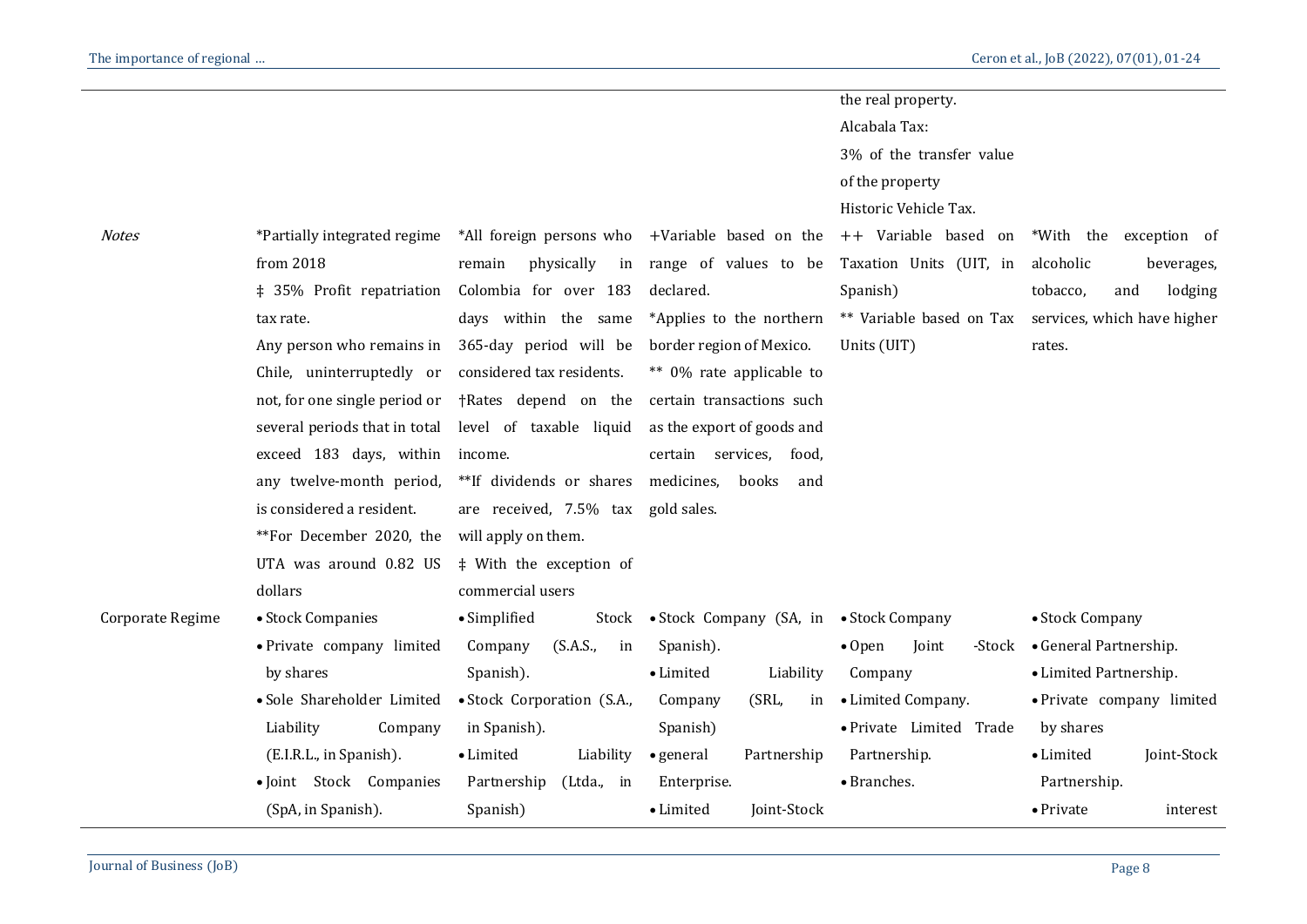|              | • Branch or agency of a            | $\bullet$ Foreign<br>Company         | Partnership.                        |                                  | foundations.                                      |
|--------------|------------------------------------|--------------------------------------|-------------------------------------|----------------------------------|---------------------------------------------------|
|              | foreign branch                     | Branch.                              | • Cooperative                       |                                  |                                                   |
|              | • Mutual<br>Guarantee              | $\bullet$ 4<br>of<br>more<br>types   | Partnership.                        |                                  |                                                   |
|              | Company                            | liability<br>unlimited               | • Foreign Partnership.              |                                  |                                                   |
|              | • Limited Partnership or           | companies.                           | • Office of Representation          |                                  |                                                   |
|              | Stock-Based<br>Limited             |                                      | conduct<br>(does<br>not             |                                  |                                                   |
|              | Partnership.                       |                                      | business).                          |                                  |                                                   |
| Labor Regime | Foreigners may not exceed          | There are no limitations             | Foreigners<br>may<br>not            | Foreigners<br>may<br>not         | Foreigners<br>ordinary<br>as                      |
|              | 15% of payroll when the            | number<br>the<br>on<br><sub>of</sub> | exceed 10% of the payroll           | exceed 20% of the payroll        | workers may not exceed                            |
|              | company employs over 25            | foreigners a company can             | and require authorization           |                                  | and their remuneration 10% of the payroll, and as |
|              | people. When more than 25          | employ.                              | the<br>National<br>from             |                                  | may not exceed 30% of specialists or technicians  |
|              | employees, the employer is         |                                      | Migration Institute. This           | the total cost of the            | may not exceed 15% of the                         |
|              | free to hire foreigners            |                                      | apply<br>does<br>not<br>to          | payroll;<br>they<br>require      | payroll.                                          |
|              | without restriction.               |                                      | directors, administrators,          | approval by the Ministry         |                                                   |
|              |                                    |                                      | and general managers.               | of Labor and Employment          |                                                   |
|              |                                    |                                      |                                     | Promotion.                       |                                                   |
|              |                                    |                                      |                                     |                                  |                                                   |
| <b>Types</b> | of • Open-ended.                   | · Open-ended.                        | $\bullet$ Specific<br>employment    | • Open-ended.                    | · Open-ended.                                     |
| Employment   | • Fixed-term.                      | • Fixed.                             | agreement.                          | · Fixed-term.                    | • Fixed.                                          |
| Contracts    | $\bullet$ Works<br>and<br>services | $\bullet$ Jobs<br>or<br>services     | $\bullet$ Open-ended<br>fixed<br>or | • Part-time.                     | $\bullet$ Specific<br>employment                  |
|              | agreement.                         | contracted.                          | term contract.                      |                                  | agreement.                                        |
|              | · Part-time.                       | • Accidental or Transient.           | • Trial or initial training         |                                  |                                                   |
|              | • Transient services.              |                                      | agreement.                          |                                  |                                                   |
| Employer     | • Compulsory<br>Social             | • Social Security System             | • Personal                          | Labor • Social Health Insurance. | • Social Security.                                |
| obligations  | Insurance<br>against               | (Occupational<br>Risk                | Remuneration<br>Tax                 | • Supplementary<br>Labor         | · Professional<br>Risks                           |
|              | Accidents<br>Occupational          | Administrator,                       | (ISRTP, in Spanish). 2%             | Risk Insurance.                  | Insurance.                                        |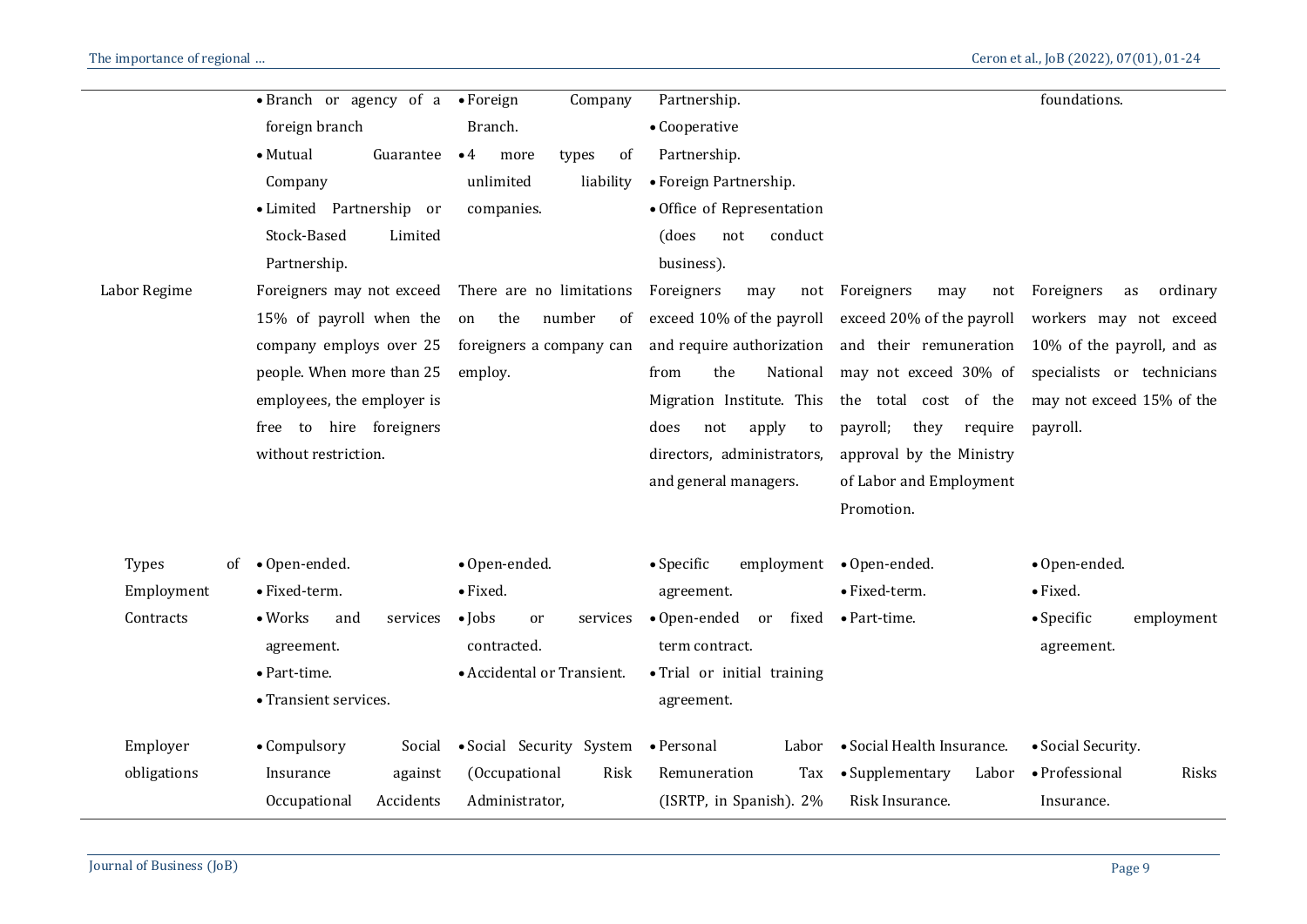|                           | and Diseases.                 | Compensation, Pension             | on payroll.                      |                           |                                  |
|---------------------------|-------------------------------|-----------------------------------|----------------------------------|---------------------------|----------------------------------|
|                           | · Disability and<br>Survival  | and Health).                      | • Social<br>Security             |                           |                                  |
|                           | Insurance AFP.                |                                   | <b>Employer Contributions</b>    |                           |                                  |
|                           | • Severance<br>payment        |                                   | (Labor risks, retirement,        |                           |                                  |
|                           | insurance.                    |                                   | CEAV, in Spanish).               |                           |                                  |
|                           |                               |                                   | • Contributions to<br>the        |                           |                                  |
|                           |                               |                                   | National Housing Fund            |                           |                                  |
|                           |                               |                                   | Institute for employees.         |                           |                                  |
| <b>Immigration Regime</b> | • Tourism Visa.               | $\bullet$ Migrant<br>Visa<br>(M): | · Visitor Visa (tourism;         | • Tourist Visa.           | · Visas for Non-Residents        |
|                           | • Temporary<br>Residence      | under<br>Migrant<br>the           | business<br>trip;<br>no          | • Business Visa.          | (Tourism, Investors).            |
|                           | Visa.                         | Mercosur<br>Agreement;            | permission to conduct            | · Work Visa.              | Residence<br>• Temporary         |
|                           | • Temporary<br>Visa<br>for    | refugee;<br>work;                 | long-term<br>paid                | • Investor Visa.          | Permits.                         |
|                           | <b>Investors and Traders.</b> | entrepreneur;<br>practice         | activities).                     | • Designated Worker Visa. | Residence<br>$\bullet$ Permanent |
|                           | • Residence Visa subject to   | profession<br>or                  | Residence<br>• Temporary         | · Independent Visa.       | Permits.                         |
|                           | a Work Contract.              | independent<br>activity;          | Visa.                            | · Resident Visa.          |                                  |
|                           | · Visa Tech.                  | real estate investor.             | Residence<br>$\bullet$ Permanent |                           |                                  |
|                           | • Definitive Permanence       | Visa<br>$(R)$ :<br>• Resident     | Visa.                            |                           |                                  |
|                           | • Visa.                       | People making a foreign           |                                  |                           |                                  |
|                           |                               | direct investment.                |                                  |                           |                                  |
|                           |                               | $(V)$ :<br>• Visitor<br>Visa      |                                  |                           |                                  |
|                           |                               | Business, administrative          |                                  |                           |                                  |
|                           |                               | and/or<br>judicial                |                                  |                           |                                  |
|                           |                               | procedures, audiovisual           |                                  |                           |                                  |
|                           |                               | and/or<br>digital                 |                                  |                           |                                  |
|                           |                               | production, journalistic          |                                  |                           |                                  |
|                           |                               | coverage,<br>temporary            |                                  |                           |                                  |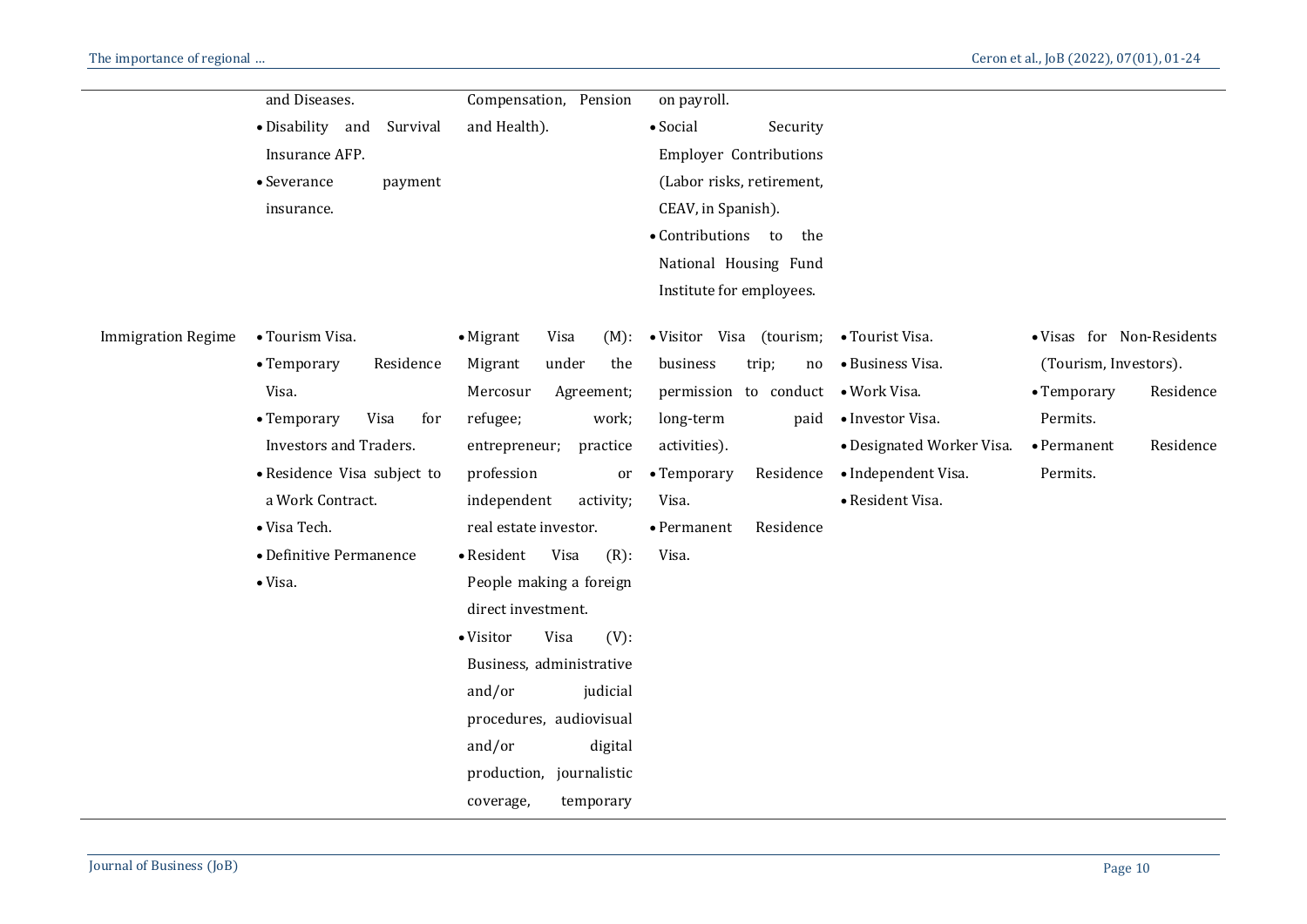|                              |                             | provider,<br>service             |                            |                              |                            |
|------------------------------|-----------------------------|----------------------------------|----------------------------|------------------------------|----------------------------|
|                              |                             | transfer<br>of<br>intra-         |                            |                              |                            |
|                              |                             | company personnel.               |                            |                              |                            |
|                              | (1)                         | (2)                              | (3)                        | (4)                          | (5)                        |
| Econoic<br>and               | • R&D Incentive Act - Law   | $\bullet$ Variable<br>incentives | • Federal Tax Incentives   | Stability<br>$\bullet$ Legal | • Multinational<br>Company |
| <b>Investment Incentives</b> | No. 20570: Tax credit for   | within the tax regime in         | for<br>Investors<br>per    | Conventions:<br>The          | (SEM, in<br>Headquarters   |
|                              | 35% of total project        | the following sectors:           | Territory.                 | government may grant         | Spanish): Tax, labor and   |
|                              | expenditure;<br>the         | Tourism, Farming, Fish           | • Reduction<br>of IT to    | stability<br>legal<br>with   | migration incentives. 5%   |
|                              | remaining 65% can be        | Hospitality,<br>Farming,         | eligible<br>maquila        | respect to IT<br>and         | IT, credit on IT, among    |
|                              | deducted as expenditure.    | Transport,<br>River              | companies.                 | dividends sharing for a      | others.                    |
|                              | · Decree 15, Capital Goods  | Editorial, Electric Power,       | · Tax Credit for Federal   | period of 10 years*.         | Stability<br>• Legal<br>of |
|                              | Purchase Allowance for      | Forestry<br>Plantations,         | R&D<br>Taxes:<br>Eligible  | • General Sales Tax (GST)    | Investments: For a period  |
|                              | Extreme Areas: Allows to    | and Software.                    | companies may receive      | Early<br>Recovery:           | of 10 years: Legal, tax,   |
|                              | 20%<br>of<br>recover<br>net | $\bullet$ Law 1556<br>2012<br>of | a tax credit of 30% of     | Developing<br>projects       | national and municipal     |
|                              | investments<br>or           | (Cinema):<br>Return of           | total<br>spending<br>on    | with a pre-operational       | tax, labor and customs     |
|                              | made<br>in<br>reinvestments | 40% of the value of              | Research<br>and            | stage of two years or        | stability, as indicated in |
|                              | Capital Goods. Must be      | expenses<br>for                  | Development activities,    | more may request the         | the law.*                  |
|                              | filed annually*.            | cinematographic                  | including processes and    | advance return of the        | • Law 16 of 2012 (Cinema): |
|                              | • Tourism Areas of Interest | services and 20% of the          | design.                    | GST prior the start of       | Tax, deduction, economic,  |
|                              | (ZOIT,<br>in<br>Spanish):   | value of expenses for            | • Film-Friendly<br>Mexico: | commercial operations.       | labor<br>and<br>migration  |
|                              | Priority areas for the      | cinematographic                  | Return<br>of<br>VAT<br>to  |                              | incentives;<br>exemption   |
|                              | implementation of public    | logistics services.              | productions<br>made in     | · Final Return of GST:       | from customs tax, and      |
|                              | programs and projects for   | • Incentives<br>for              | Mexico, whose primary      | This scheme is open to       | temporary import without   |
|                              | tourism development, as     | Investments<br>for               | commercial operation is    | holders of concession        | surety bond for the film   |
|                              | well as for the allocation  | Scientific<br>and                | outside the country, for   | licenses or<br>contracts,    | and audiovisual industry.  |
|                              | of resources for necessary  | Technology                       | a total value equivalent   | public works services        | • Law 54 of 2001 and Law   |
|                              | infrastructure works and    | Development: Deduction           | to 16% of the expenses;    | for infrastructure and       | 653<br>of<br>2018<br>(Call |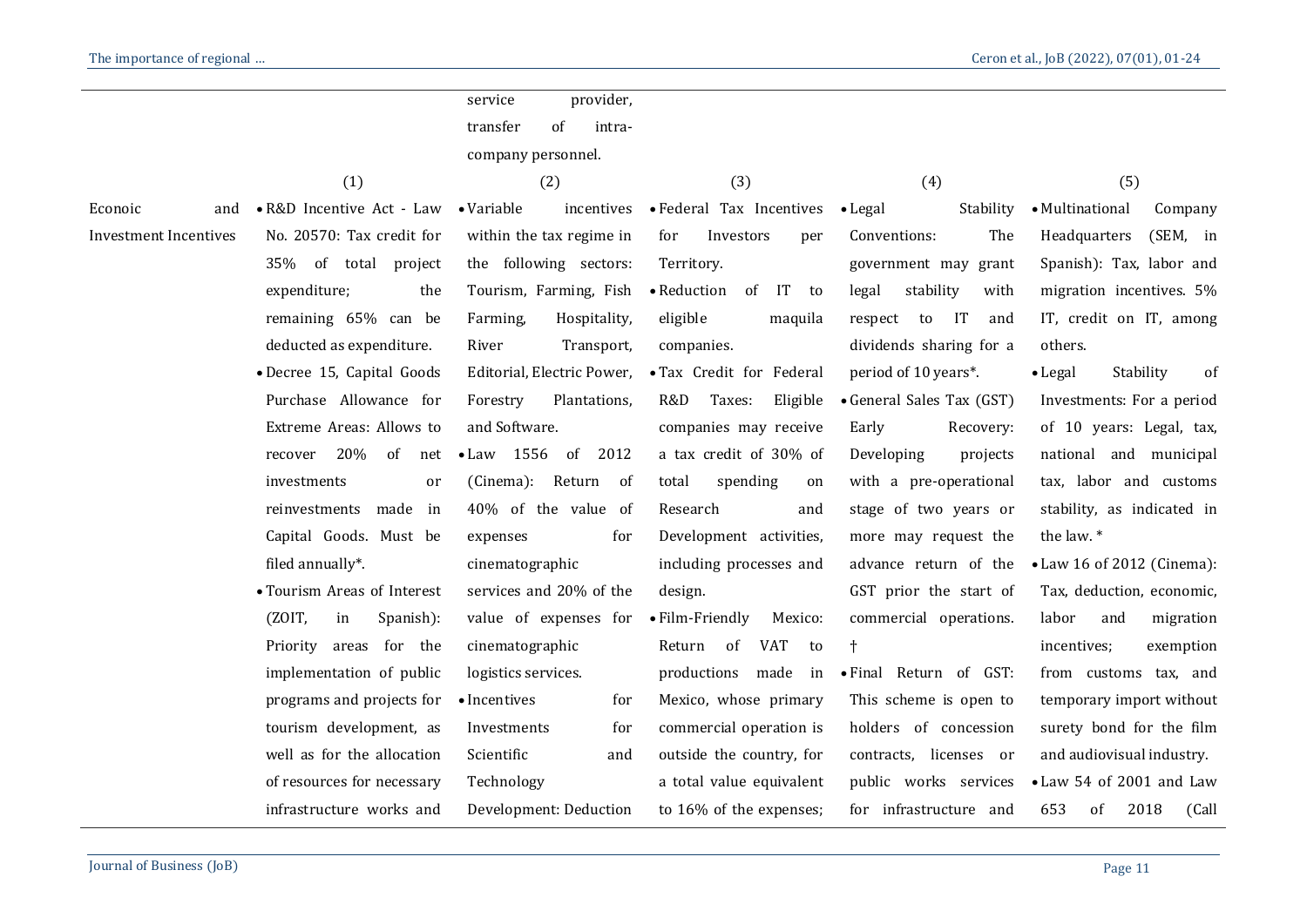| Tariff<br>Centers):          | public services. ‡         | incentive of up to 7.5%       | of 175% of the invested          | equipment. The quality of            |
|------------------------------|----------------------------|-------------------------------|----------------------------------|--------------------------------------|
| exemptions, capital or       | • Law of the Amazon: IT    | on the total eligible         | amount of your liquid            | the ZOIT lasts 4 years and           |
| and<br>property<br>taxes.    | 5%<br>10%,<br>Rate:<br>or  | expenses incurred and         | income (this amount              | can be extended for 4                |
| income tax on certain        | depending<br>the<br>on     | invoiced in Mexico*.          | may not exceed 40%).             | more years.                          |
| services. Exemption from     | 0%<br>territory;<br>for    | • Incentives<br>for<br>the    | $\bullet$ Creative<br>Industries | • Startup Chile: Program by          |
| direct and indirect taxes,   | agricultural<br>activities | Renewable<br>Energy           | exemption for 7 years of         | the Government of Chile              |
| contributions, fees, duties  | and<br>processing<br>or    | Sector: Depreciation of       | $IT^*$ .                         | selected<br>support<br>to            |
| national<br>levies.          | processing<br>of native    | 100% of investments in        | Investment<br>$\bullet$ Mega     | entrepreneurs.                       |
| Migrant<br>labor<br>and      | and/or<br>alternative      | machinery<br>and              | Regime: 27% rate of IT           | $\bullet$ Support<br>Strategic<br>to |
| incentives                   | crops.                     | equipment;<br>exemption       | for 20 years, with the           | Pre-<br>Projects<br>in               |
| • Law 80 of 2012 and Law     | • Exemption from GST:      | from import and export        | possibility to sign a legal      | Phase:<br>Investment                 |
| 82 of 2018 (Tourism):        | Sale of goods, services    | duties.                       | stability contract.**            | Financing up to 70% of               |
| Tax, territorial, and tariff | and<br>construction        | • Refund of Import Taxes      |                                  | the cost of the feasibility          |
| incentives and exemptions    | contracts carried out in   | to Exporters.                 |                                  | study for projects of over           |
| developers<br>and            | the area.                  | • Promotion<br>and            |                                  | 2 million USD.                       |
| incentives for tourism       | • Exemption from GST       | Operation of the Export       |                                  | • Implementation<br>of               |
| activities and locations.    | and<br>Selective           | Industry<br>Maquila           |                                  | Technological Investment             |
| • Law 24 of 1992 and Law     | Consumption Tax (SCT):     | (IMMEX, in Spanish):          |                                  | Projects (IFI, in Spanish):          |
| of<br>2017                   | For sales of natural gas,  | Exemption from import         |                                  | Co-financing up to 30% to            |
| IT<br>(Reforestation):       | oil and byproducts in      | <b>VAT</b><br>and<br>tax,     |                                  | support<br>the                       |
| exemption; tariff and tax    | certain areas.             | countervailing duties on      |                                  | implementation of new                |
| exemptions,<br>and           | · Promotion of Scientific  | imported<br>goods<br>for      |                                  | technology<br>investment             |
| migratory incentives.        | Research,<br>Technology    | usage in the processing       |                                  | projects or the expansion            |
| • Law 159 of 2020 - EMMA:    | Development<br>and         | of goods.                     |                                  | of existing ones.                    |
| Special regime for the       | Innovation $(R+D+i)$ : A   | $\bullet$ Sector<br>Promotion |                                  | $\bullet$ Enterprise<br>Technology   |
| establishment<br>of          | tax incentive that grants  | Programs (PROSEC, in          |                                  | Innovation: Subsidy for              |
| multinational                | deductions for 150%        | Spanish): Import goods        |                                  | developments linked to               |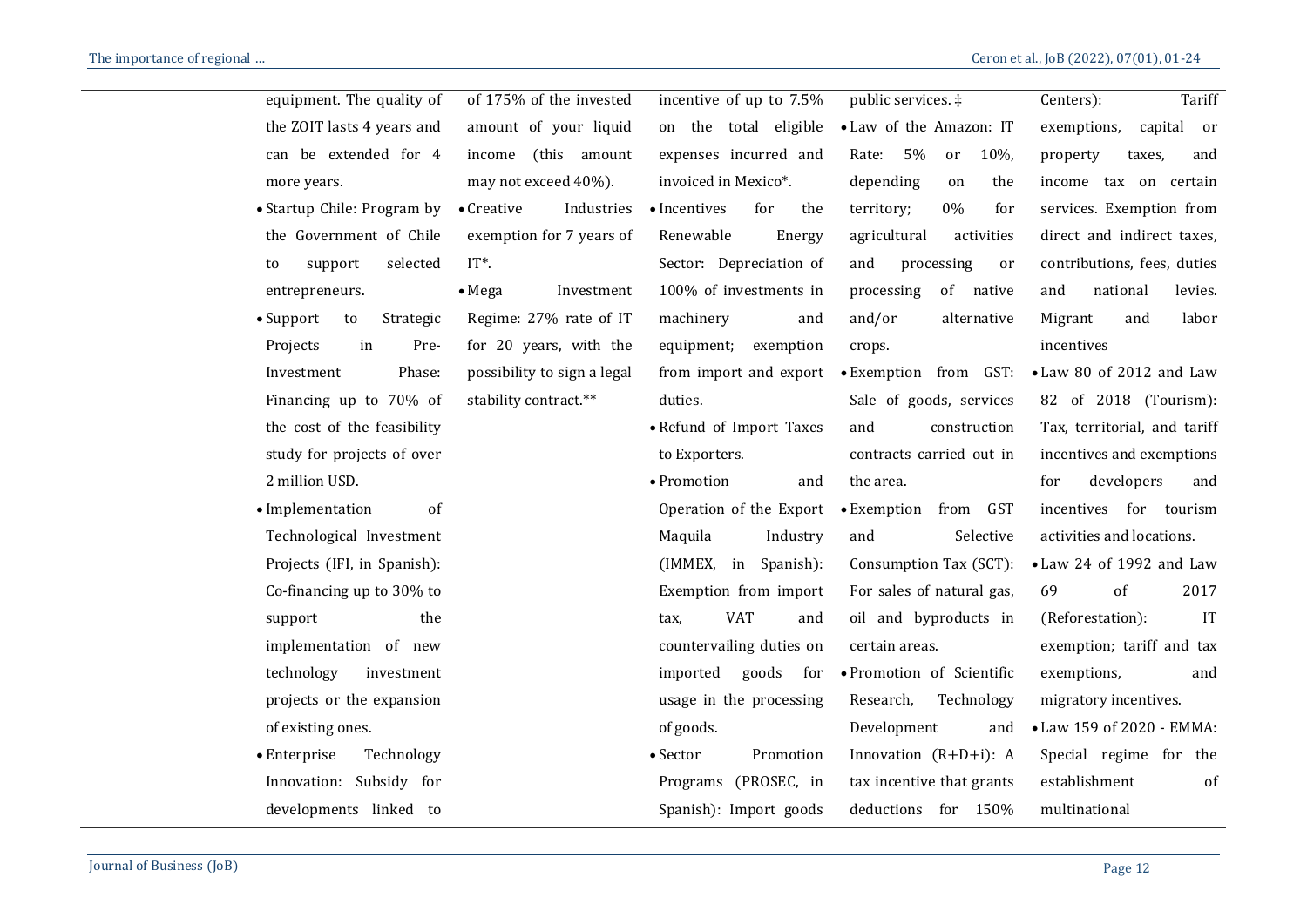|       | Innovation in Products                                                                           |                                  | with<br>ad-valorem        | 175%<br>the<br>and<br>on                   | manufacturing<br>service                       |
|-------|--------------------------------------------------------------------------------------------------|----------------------------------|---------------------------|--------------------------------------------|------------------------------------------------|
|       | and<br>Processes                                                                                 |                                  | preferential tariff to be | expenses incurred by                       | delivery companies with a                      |
|       | (prototypes) for amounts                                                                         |                                  | used in the processing of | companies in R&D+i,                        | 5% IT payment, credit on                       |
|       | ranging from 90,000 to                                                                           |                                  | specific products.        | when the project is                        | IT,<br>inclusion<br>of                         |
|       | 300,000 USD.                                                                                     |                                  |                           | carried out through non-                   | remuneration<br>in                             |
|       |                                                                                                  |                                  |                           | domicile<br>scientific                     | deductible<br>expenses,                        |
|       |                                                                                                  |                                  |                           | research centers. When                     | exemption from import,                         |
|       |                                                                                                  |                                  |                           | the project is carried out                 | dividends, supplementary                       |
|       |                                                                                                  |                                  |                           | the taxpayer in<br>by                      | and transfer of tangible                       |
|       |                                                                                                  |                                  |                           | research centers in Peru,                  | personal property taxes.                       |
|       |                                                                                                  |                                  |                           | this deduction can be                      |                                                |
|       |                                                                                                  |                                  |                           | 75% of the expenditure                     |                                                |
|       |                                                                                                  |                                  |                           | and reduces the net                        |                                                |
|       |                                                                                                  |                                  |                           | income from which IT is                    |                                                |
|       |                                                                                                  |                                  |                           | calculated.                                |                                                |
| Notes | *Addressed<br>to                                                                                 | *Investments<br>must be          | *The minimum amount       |                                            | *Minimum investment of *For those who invest 2 |
|       | industrialists,<br>traders,                                                                      | 50,000 USD in 3 years,           | 40<br>must be             | million 10 million USD in 2 years          | <b>USD</b><br>million<br>over<br>a             |
|       | craftsmen or producers of create a minimum of 3                                                  |                                  | Mexican<br>pesos          | in in the mining and/or maximum of 2 years |                                                |
|       | goods or services that jobs and be approved by production or 10 million hydrocarbons sectors, or |                                  |                           |                                            |                                                |
|       | credit annual sales of less the Ministry of Culture.                                             |                                  | pesos in post-production, | 5 million USD in any other                 |                                                |
|       | than 40,000 Development                                                                          | ** Must generate at least        | and the sum of the        | economic activity.                         |                                                |
|       | Units<br>( <i>Unidades</i><br>de                                                                 | direct<br>400<br>jobs,           | of these<br>percentages   | †Minimum investment of                     |                                                |
|       | $U\!F$ ),<br>Fomento,                                                                            | with investment<br>amount        | incentives cannot exceed  | 5 million USD, excluding                   |                                                |
|       | investment or reinvestment greater than 30,000,000                                               |                                  | 17.5% of the<br>total     | agriculture.                               |                                                |
|       | projects,                                                                                        | or for new UVT in a maximum of 5 | approved expenses.        | ‡The beneficiary must be                   |                                                |
|       | projects that do not exceed years.                                                               |                                  |                           | and<br>the<br>private,                     |                                                |
|       | a maximum investment of                                                                          |                                  |                           | be<br>investment<br>must                   |                                                |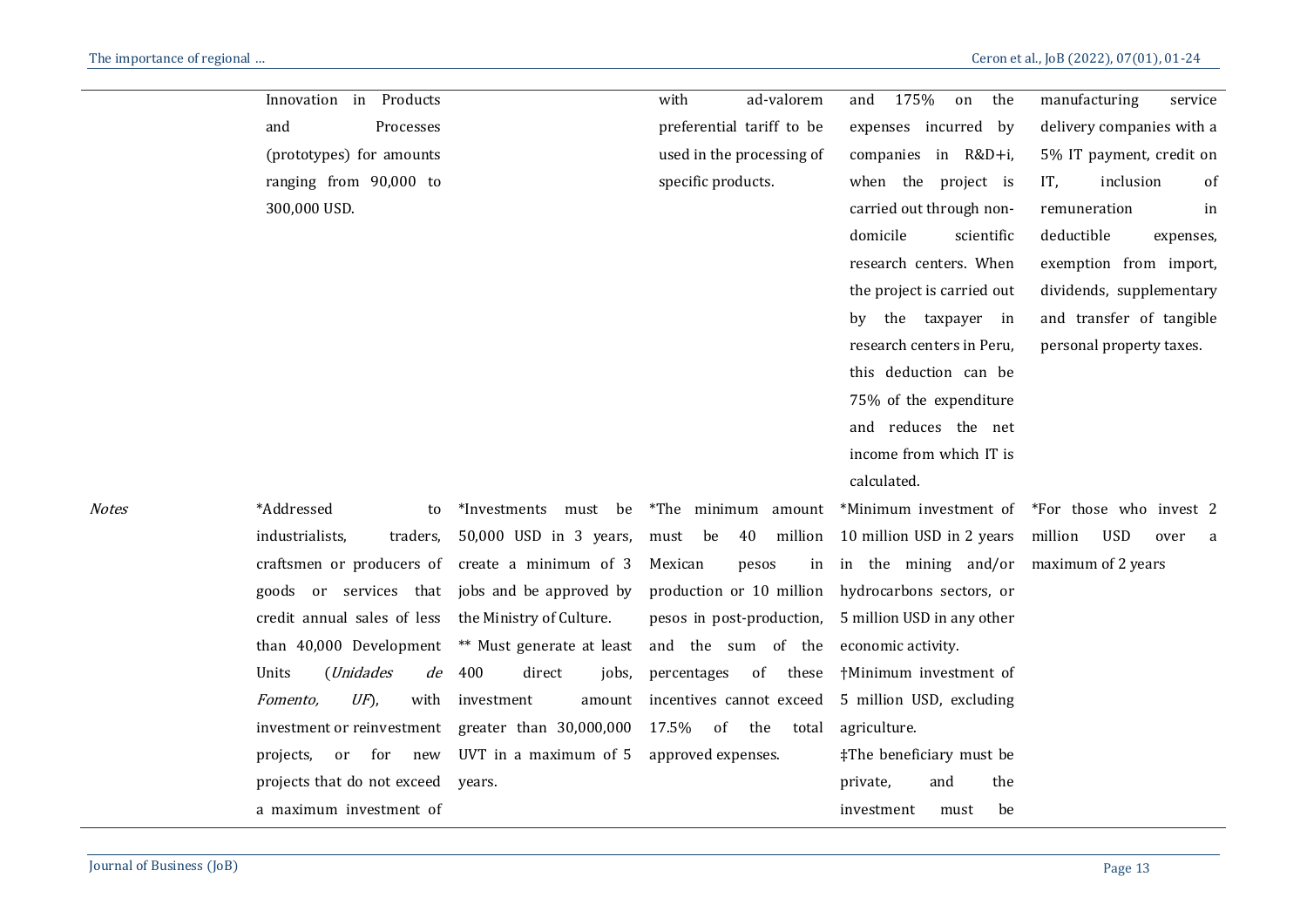|                     | 50,000 UF.                                                                 |                               |                                                        | greater than 5 million<br>USD. |                               |
|---------------------|----------------------------------------------------------------------------|-------------------------------|--------------------------------------------------------|--------------------------------|-------------------------------|
| Special<br>Economic | Iquique Customs-Free Zone Permanent or Multi-User In 2016, the Federal Law |                               |                                                        | Tacna Customs-Free Zone        | Colon Customs-Free Zone       |
| Zones (SEZs)        | (ZOFRI S.A.)                                                               | Customs-Free Zones: 36        | Special<br>Economic<br>on                              | (ZOFRATACNA)                   | (ZLC)                         |
|                     | Activities: Commercial and                                                 | spread<br>zones<br>across     | Zones was enacted, which                               | Activities:<br>Industrial,     | Activities: Import, export,   |
|                     | industrial activities among                                                | different<br>geographical     | created the regime for the                             | maquila,<br>agribusiness,      | re-export,<br>manufacturing,  |
|                     | others.                                                                    |                               | regions. It has investment development, regulation,    | assembly<br>and logistic       | distribution,<br>marketing,   |
|                     | <b>Benefits:</b>                                                           | and<br>employment             | planning, establishment                                | services, among others.        | refinement, and processing    |
|                     | • Exemption from taxes and                                                 | requirements                  | and operation of Special                               | <b>Benefits:</b>               | of goods.                     |
|                     | customs duties for stored                                                  | Activities: Agribusiness,     | Economic Zones.                                        | • Exemption from IT, GST,      | Benefits:                     |
|                     | goods until 2035                                                           | IT<br>services,<br>logistics, | On November 18, 2019, a                                | SCT,<br>Municipal              | • Exemption<br>from sales,    |
|                     | $\bullet$ First<br>Category<br>Tax                                         | automotive, construction,     | decree<br>was<br>issued                                | Promotion Tax, as well         | production, import or re-     |
|                     | exemption.                                                                 | cosmetics,<br>metal           | repealing the Law on                                   | as any regional or             | export<br>capital<br>tax,     |
|                     | $\bullet$ VAT<br>exemption<br>for                                          | mechanics, health, among      | Special Economic Zones                                 | municipal national tax,        | investments,<br>among         |
|                     | under<br>operations<br>the                                                 | others.                       | allocating<br>the<br>and                               | for activities carried out     | others.                       |
|                     | regime of the Customs-                                                     | <b>Benefits</b>               | resources previously used                              | within the zone until          | • Labor regime flexibility.   |
|                     | Free Zone.                                                                 |                               | • Exemption from VAT in these areas, for the           | 2041.                          | • Migratory incentives for    |
|                     | $\bullet$ VAT<br>for<br>exemption                                          | and tariffs for goods         | Isthmus of Tehuantepec                                 | • Exemption from the           | investors and executives.     |
|                     | services<br>provided                                                       | entering the customs-         | Inter-Oceanic<br>Corridor                              | import tax of goods from       | • Work incentives.            |
|                     | between users within a                                                     | free zone from abroad.        | (CIIT, in Spanish), which                              | abroad until 2041.             | Pacific<br>Panama<br>Special  |
|                     | Customs-Free Zone.                                                         | Special or Uni-Business       | connects the ports of                                  | Special<br>Development         | Economic Zone (APP)           |
|                     | • Credit equivalent to $50\%$                                              | Permanent Customs-Free        | Coatzacoalcos and that of                              | Areas (SDAs)*                  | Activities: services, import, |
|                     | of the first category tax                                                  | Zones: 71 customs-free        | Salina Cruz, with the                                  | Paita, Ilo and Matarani        | re-export,<br>manufacturing,  |
|                     | (income)<br>rate<br>for                                                    | with investment<br>zones      | Railway of the Isthmus of Activities: Repair services, |                                | film<br>industry,<br>high     |
|                     | supplemental<br>and                                                        | and                           | employment Tehuantepec.                                | refurbishment,                 | technology and activities     |
|                     | additional global tax                                                      | different<br>requirements     |                                                        | modification,<br>mixing,       | prohibited<br>by<br>not       |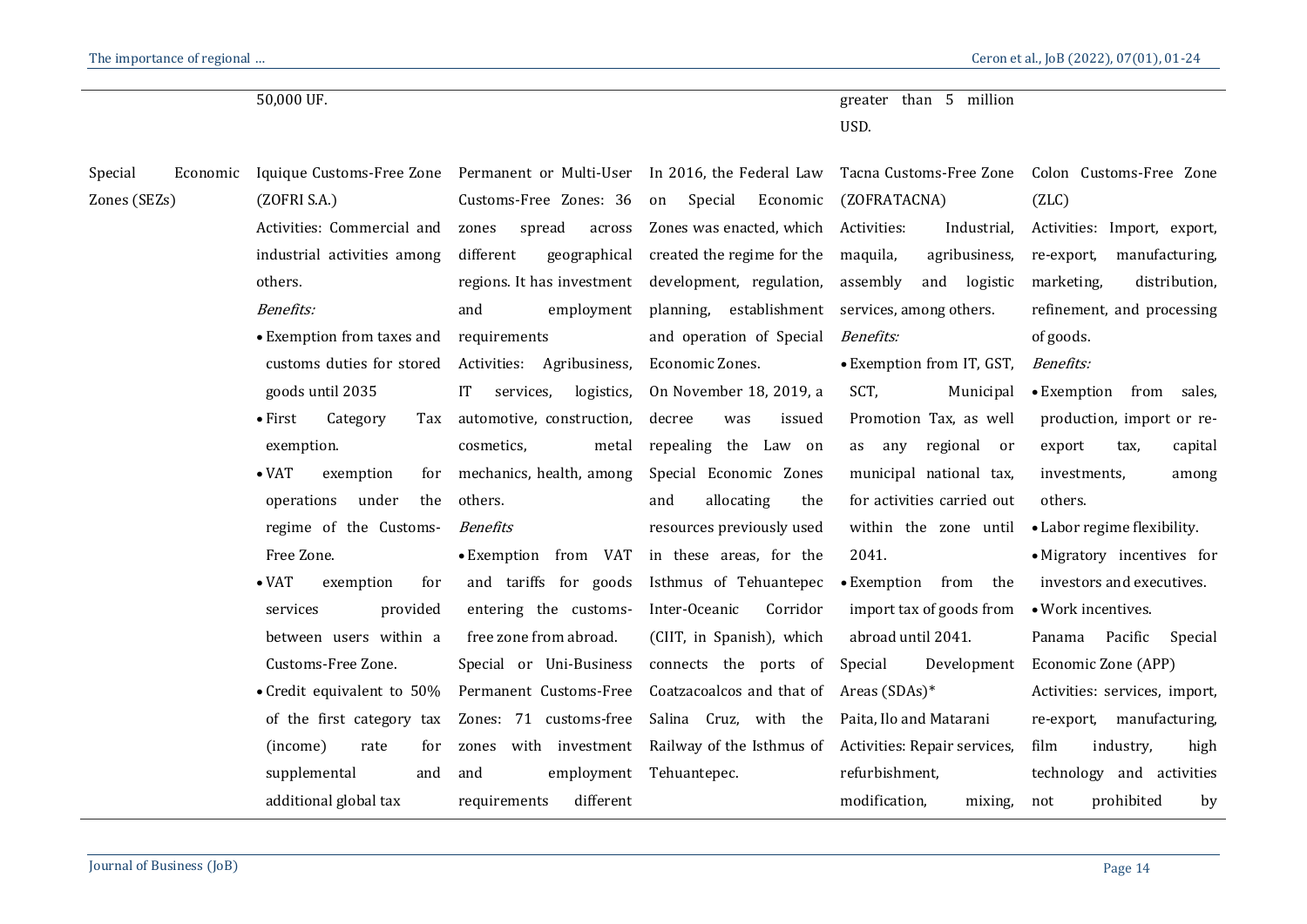| Punta Arenas Customs-Free          | from the previous zones.     | packaging,<br>maquila,      | applicable laws.                   |
|------------------------------------|------------------------------|-----------------------------|------------------------------------|
| Zone (ZonAustral)                  | Activities: Dairy, services, | transformation,             | <b>Benefits:</b>                   |
| Activities:<br>Commercial,         | goods,<br>agribusiness,      | distribution,<br>storage,   | • Exemption<br>from                |
| Industrial, Transformation,        | exploration,<br>port         | among others.               | ITBMS,<br>dividends,               |
| Packaging, Import, among           | companies,<br>and            | <b>Benefits:</b>            | remittances,<br>imports,           |
| others.                            | hydrocarbon production,      | • Exemption from IT, GST,   | among other taxes.                 |
| <b>Benefits:</b>                   | among others.                | SCT,<br>Municipal           | $\bullet$ Work<br>and<br>migratory |
| • Exemption from taxes and         | <b>Benefits:</b>             | Promotion Tax, regional     | incentives for investors           |
| customs duties for stored          | • Exemption from VAT         | or municipal national       | and executives.                    |
| goods until 2035                   | and tariffs for goods        | for<br>activities<br>taxes, | • Legal stability to 10-year       |
| $\bullet$ First<br>Category<br>Tax | entering the customs-        | carried out, transfer of    | investments                        |
| exemption                          | free zone from abroad.       | goods and provision of      | Private Customs-Free Trade         |
| $\bullet$ VAT<br>exemption<br>for  | Special Economic Export      | services within the zone.   | Zones                              |
| under<br>operations<br>the         | Zones (SEEZs)                | • Import Tax Exemption.     | Activities:<br>Manufacturing       |
| regime of the Customs-             | Areas in specific regions    | • Recovery of 3% of the     | and<br>assembly,<br>services,      |
| Free Zona                          | where<br>goods<br>are        | FOB value of exported       | high technology, research,         |
| • Credit to partners and           | produced, or services are    | products.                   | higher education, logistics,       |
| shareholders<br>50%<br>of          | provided with a high         | Special Economic Zone of    | environmental and health           |
| Supplemental<br>against            | export component.            | Tumbes<br>Puno,<br>and      | services.                          |
| Global Tax or Additional           | <b>Benefits:</b>             | Loreto**                    | <b>Benefits:</b>                   |
| Tax, for taxpayers of              | • Exemption from VAT         | Activities:<br>Industrial,  | • Exemption from<br>direct         |
| assigned<br>income<br>or           | and<br>tariffs<br>for        | maquila,<br>agribusiness,   | and<br>indirect<br>taxes,          |
| simplified regime.                 | equipment<br>and<br>raw      | assembly,<br>and logistic   | contributions,<br>fees,            |
| Industrial<br>Customs-Free         | materials entering the       | services, among others.     | national<br>duties<br>and          |
| Zone of Arica                      | customs-free zone from       | <b>Benefits:</b>            | activities,<br>charges<br>on       |
| Activity:<br>Industrial            | abroad.                      | • Exemption from IT, GST,   | formalities,<br>operations,        |
| Manufacturing.                     | • Exemption from IT and      | SCT,<br>Municipal           | transfers of goods, and            |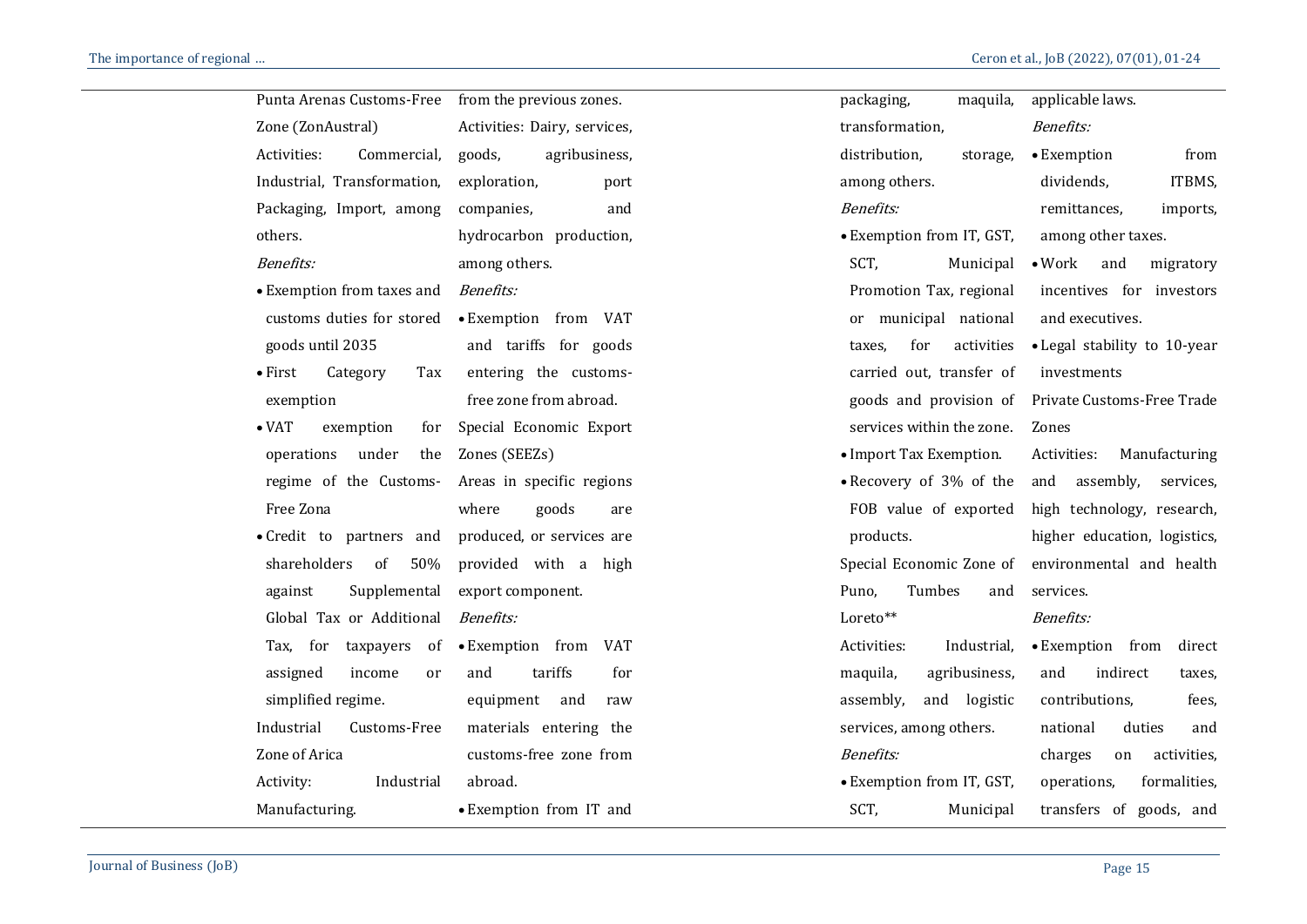| Benefits:                     | supplemental taxes to       | Promotion Tax, as well      | procurement.                          |
|-------------------------------|-----------------------------|-----------------------------|---------------------------------------|
| · Raw materials, parts or     | eligible<br>infrastructure  | regional<br>as<br>any<br>or | • Dividend Tax 5%                     |
| spare parts imported to       | projects.                   | municipal national tax,     | • Supplemental Tax 2%                 |
| be incorporated into the      | • Labor regime flexibility. | for activities carried out  | • Some sectors are exempt             |
| final product are exempt      |                             | within the zone.            | from IT because of their              |
| from customs duties, fees     |                             | • Exemption from tax on     | external operations.                  |
| and other levies, and from    |                             | imports of goods from       | $\bullet$ Migrant<br>and<br>labor     |
| VAT until December 2035       |                             | abroad.                     | incentives                            |
| • Services required by the    |                             |                             | Barú Special Economic Area            |
| industrial<br>process         |                             |                             | Activities: Agribusiness, oil         |
| (transport, electric power,   |                             |                             | companies, among others.              |
| water) exempt from VAT        |                             |                             | <b>Benefits:</b>                      |
| until December 2035           |                             |                             | $\bullet$ IT<br>exemption,<br>import, |
| • The goods produced are      |                             |                             | ITBMS,<br>remittances,                |
| exempt from customs           |                             |                             | among other taxes.                    |
| duties for export until       |                             |                             | $\bullet$ Work<br>and<br>migratory    |
| December 2035                 |                             |                             | incentives for investors.             |
| Region of Arica<br>and        |                             |                             | Barú Tourist Free Zone                |
| Parinacota, Region of Aysén   |                             |                             | Activities: Import, export,           |
| and Magallanes, Region of     |                             |                             | packaging,<br>re-export,              |
| Chiloé and Palena:            |                             |                             | manufacturing,<br>packaging,          |
| Activities:<br>Agriculture,   |                             |                             | refining,<br>construction,            |
| Tourism,<br>Logistics,        |                             |                             | among others.                         |
| Renewable<br>Energy,          |                             |                             | <b>Benefits:</b>                      |
| Aquaculture,<br>mining        |                             |                             | • Free of tax, contributions,         |
| services,<br>others.<br>among |                             |                             | or national taxes.                    |
| <b>Benefits:</b>              |                             |                             | • Additional tax incentives           |
|                               |                             |                             |                                       |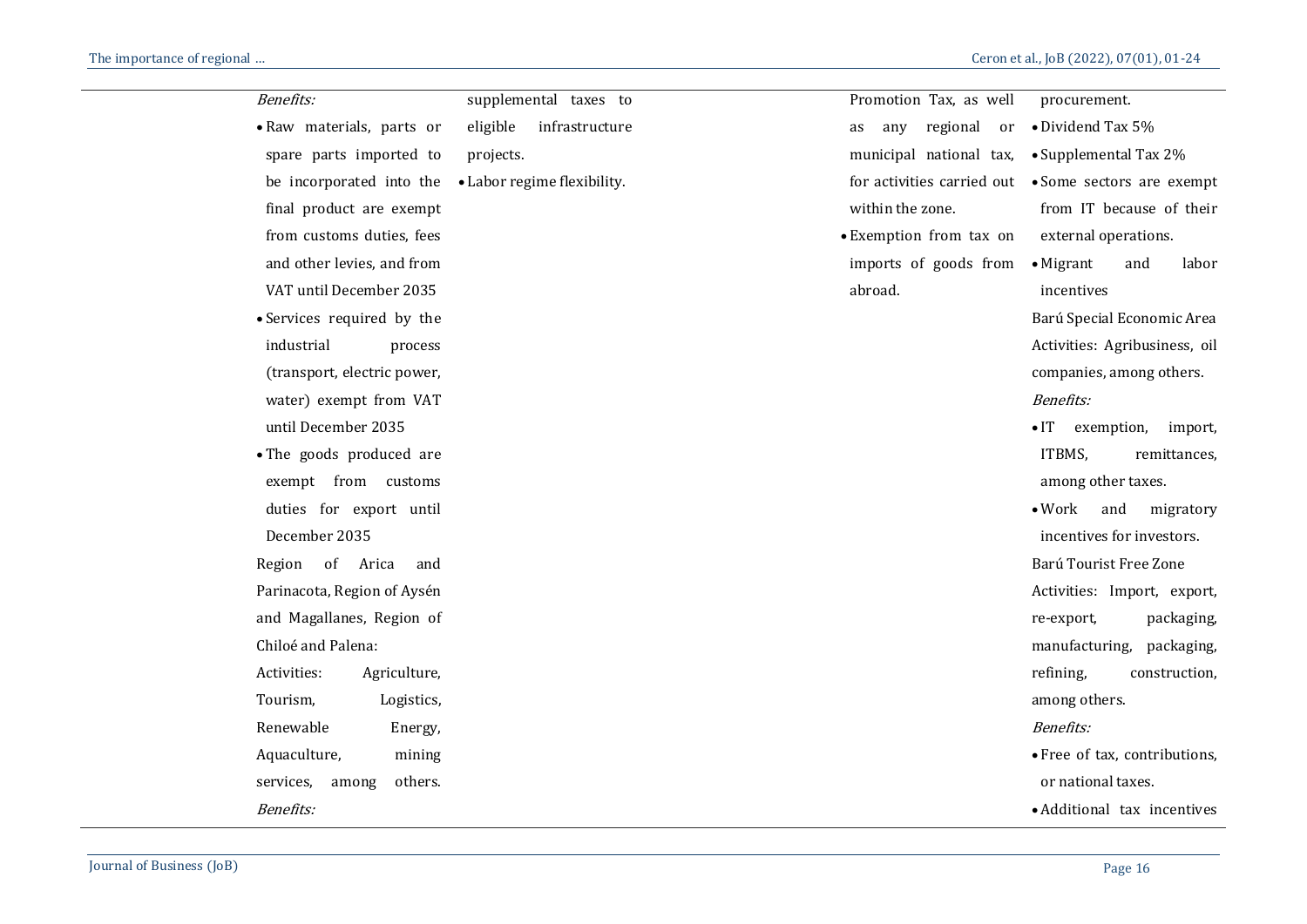| allowance<br>until<br>$\bullet$ Labor | in                     | accordance         |                             | with |  |
|---------------------------------------|------------------------|--------------------|-----------------------------|------|--|
| 2035                                  | applicable laws        |                    |                             |      |  |
| • Import tax of 0.6% on CIF           | <b>Fuel Free Zones</b> |                    |                             |      |  |
| value.                                | Activities:            |                    | Introduction,               |      |  |
| • Investment benefit and              | refining,              |                    | transformation,             |      |  |
| productive reinvestment*              |                        |                    | storage, export, re-export, |      |  |
| • VAT refund to tourists**            |                        |                    | domestic disposal and, in   |      |  |
| • Export centers                      | general,               |                    | operation                   | and  |  |
| for<br>$\bullet$ Special<br>taxation  |                        |                    | management of crude oil,    |      |  |
| residents                             |                        | semi-processed     | oil                         | and  |  |
|                                       |                        | petroleum products |                             |      |  |
|                                       | <b>Benefits:</b>       |                    |                             |      |  |
|                                       | • Exemption            |                    | from                        | the  |  |
|                                       | import                 | tax                | on                          | raw  |  |
|                                       |                        |                    | matamials and goods used    |      |  |

- materials and goods used in the abovementioned processes.
- Exemption from IT for the sale or delivery of oil and its derivatives.
- City of Knowledge Activities: scientific, technology, human development, and cultural activities. Benefits:
- Exemption from import,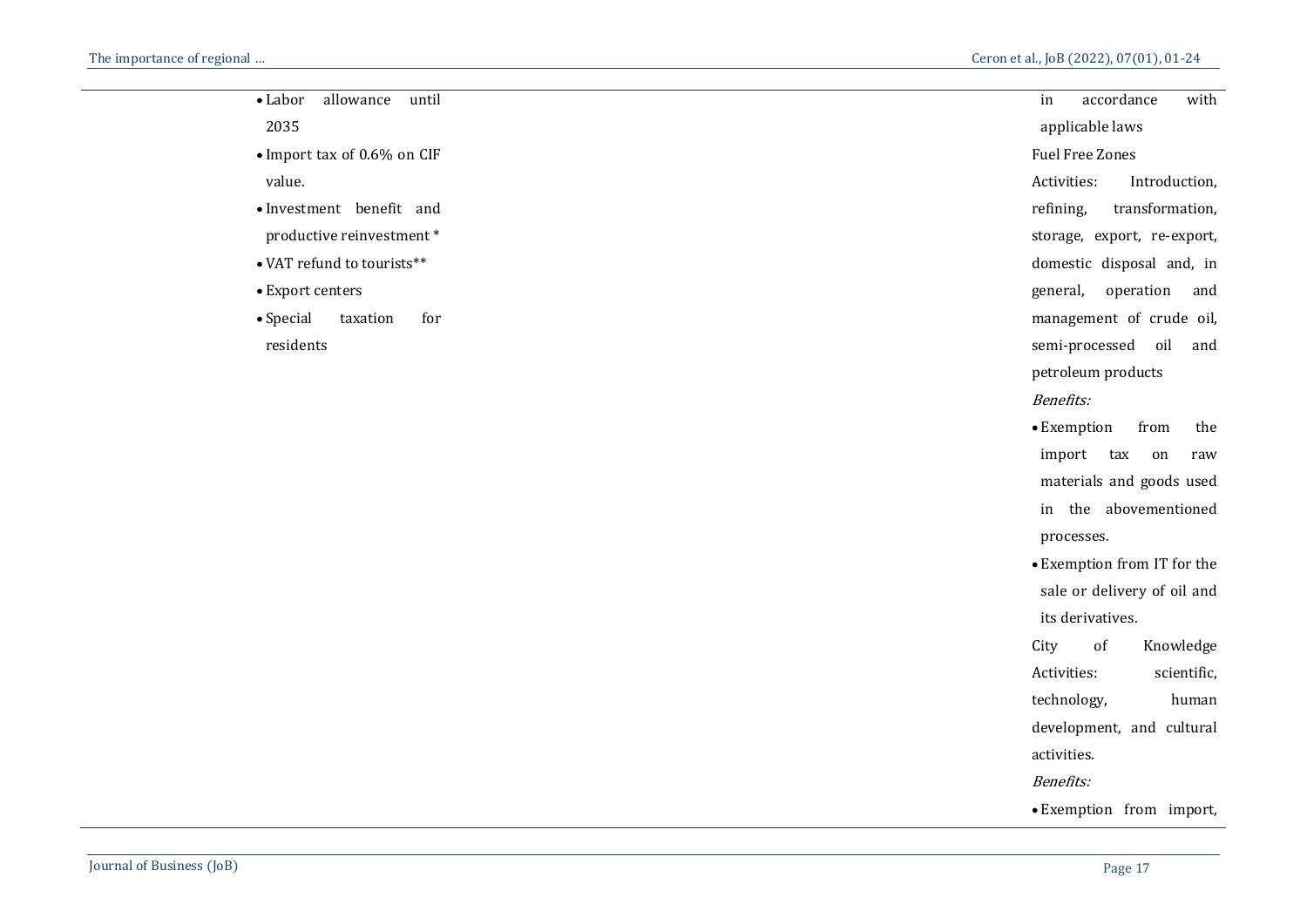|              |                              |                           |                    |       | export,              | stamp | taxes,                   |
|--------------|------------------------------|---------------------------|--------------------|-------|----------------------|-------|--------------------------|
|              |                              |                           |                    |       | ITBMS, among others. |       |                          |
|              |                              |                           |                    |       | $\bullet$ Work       | and   | migratory                |
|              |                              |                           |                    |       |                      |       | incentives for investors |
|              |                              |                           |                    |       | and employees.       |       |                          |
| <b>Notes</b> | *Bonus equivalent to 20%     | *Active                   | benefits           | until |                      |       |                          |
|              | of the amount invested.      |                           | December 31, 2042. |       |                      |       |                          |
|              | Benefit exempted activities: | **These                   | SEZs               | are   |                      |       |                          |
|              | large copper and iron        | currently not operational |                    |       |                      |       |                          |
|              | and<br>mining<br>extractive  |                           |                    |       |                      |       |                          |
|              | industrial fishing.          |                           |                    |       |                      |       |                          |
|              | **Where the value of such    |                           |                    |       |                      |       |                          |
|              | exceeds average<br>goods     |                           |                    |       |                      |       |                          |
|              | <b>UTM</b>                   |                           |                    |       |                      |       |                          |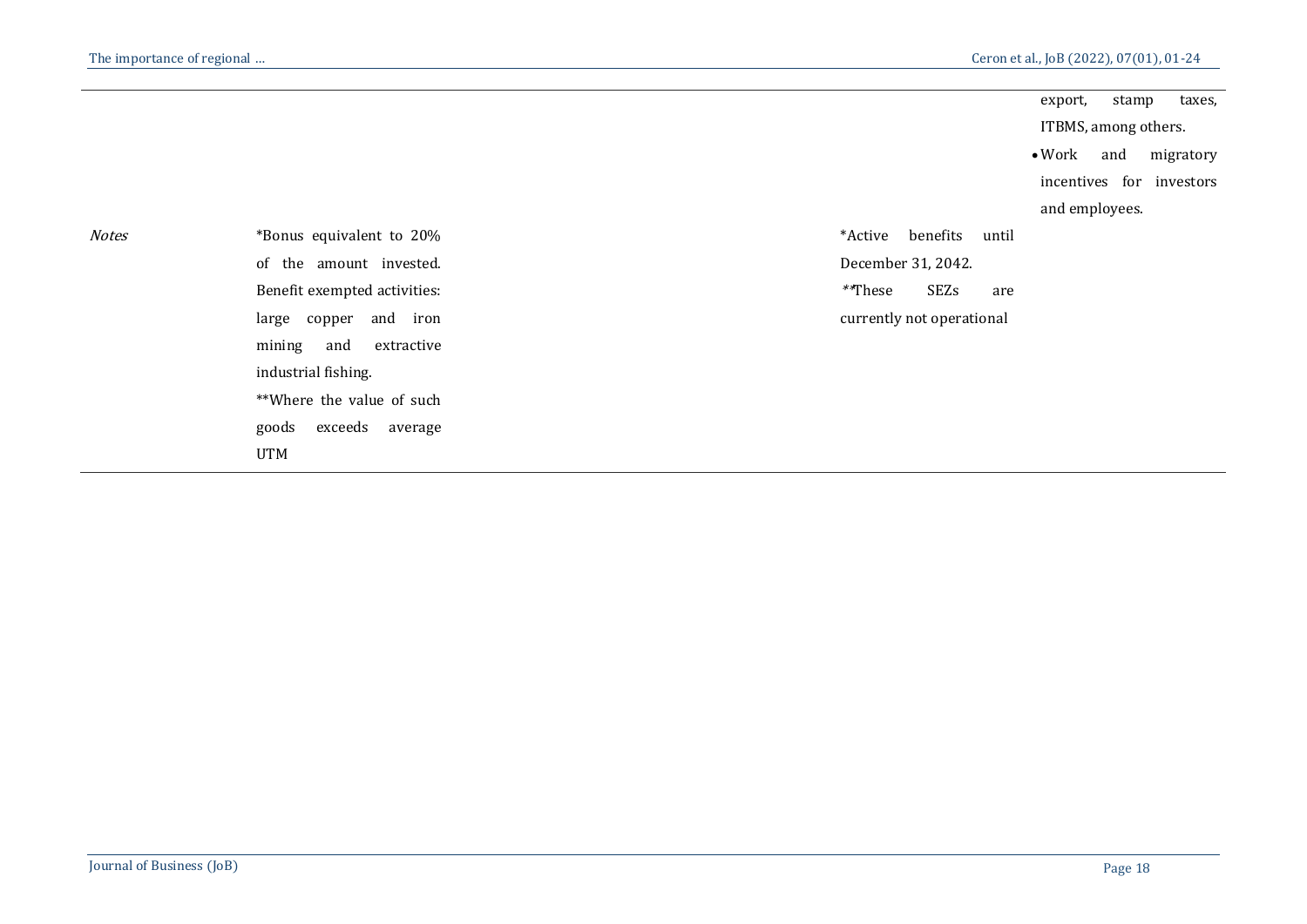Table 2.

Pacific Alliance Member's and Panama's International Agreements in Force. 7

|                | Chile                    |                |                | Colombia                 |                |                          | México                   |                |                   | Perú             |              |                | Panamá         |              |                          |
|----------------|--------------------------|----------------|----------------|--------------------------|----------------|--------------------------|--------------------------|----------------|-------------------|------------------|--------------|----------------|----------------|--------------|--------------------------|
| Agreements     | $\overline{BITi}$        | TDTii          | FTAiii         | <b>BITiv</b>             | <b>TDT</b>     | FTAvi                    | <b>BITvii</b>            | TDTviii        | FTA <sup>ix</sup> | $\overline{BIT}$ | TDTxi        | FTAxii         | <b>BITxiii</b> | TDTxiv       | <b>FTA</b> <sup>xv</sup> |
| With           |                          |                |                |                          | $\mathbf{v}$   |                          |                          |                |                   |                  |              |                |                |              |                          |
| Economies of   | $\overline{\phantom{a}}$ | $\overline{2}$ | 3              |                          | $\overline{2}$ | 3                        |                          | $\mathbf{1}$   |                   | $\mathbf{1}$     | 2            | $\overline{2}$ | 3              | $\mathbf{1}$ | 2                        |
| North America  |                          |                |                |                          |                |                          |                          |                |                   |                  |              |                |                |              |                          |
| T-MEC.         |                          |                |                |                          |                |                          |                          |                | $\mathbf{1}$      |                  |              |                |                |              |                          |
| Caribbean      | $\mathbf{1}$             |                |                |                          |                |                          | $\overline{2}$           | $\mathbf{1}$   |                   | $\mathbf{1}$     |              |                | $\overline{2}$ | $\mathbf{1}$ |                          |
| Economies.     |                          |                |                |                          |                |                          |                          |                |                   |                  |              |                |                |              |                          |
| CARICOM.       |                          |                |                |                          |                |                          |                          |                |                   |                  |              |                |                |              |                          |
| Central        | 6                        |                | $\mathbf{1}$   |                          |                | $\mathbf{1}$             | $\mathbf 1$              | $\overline{c}$ |                   | $\mathbf{1}$     |              | 3              |                |              | 5                        |
| American       |                          |                |                |                          |                |                          |                          |                |                   |                  |              |                |                |              |                          |
| Economies.     |                          |                |                |                          |                |                          |                          |                |                   |                  |              |                |                |              |                          |
| Central        |                          |                | $\mathbf{1}$   |                          |                |                          |                          |                | $\mathbf{1}$      |                  |              |                |                |              |                          |
| American Bloc. |                          |                |                |                          |                |                          |                          |                |                   |                  |              |                |                |              |                          |
| North          |                          |                |                |                          |                | 1                        |                          |                |                   |                  |              |                |                |              |                          |
| Triangle.      |                          |                |                |                          |                |                          |                          |                |                   |                  |              |                |                |              |                          |
| South          | 6                        | $\overline{7}$ | $\overline{c}$ | $\mathbf{1}$             | $\mathbf{1}$   | $\mathbf{1}$             | $\overline{c}$           | $\overline{4}$ | 5                 | 5                | 2            | $\mathbf{1}$   | 3              |              | 2                        |
| America's      |                          |                |                |                          |                |                          |                          |                |                   |                  |              |                |                |              |                          |
| Economies.     |                          |                |                |                          |                |                          |                          |                |                   |                  |              |                |                |              |                          |
| CAN.           |                          |                |                | $\overline{\phantom{a}}$ | $\mathbf{1}$   |                          |                          |                |                   |                  | $\mathbf{1}$ |                |                |              |                          |
| European       | 20                       | 16             | $\mathbf{1}$   | $\overline{2}$           | 5              | $\overline{\phantom{a}}$ | 17                       | 24             |                   | 14               | 2            | $\overline{a}$ | 11             | 9            |                          |
| Economies.     |                          |                |                |                          |                |                          |                          |                |                   |                  |              |                |                |              |                          |
| European       |                          |                |                |                          |                | $\mathbf{1}$             |                          |                | $\mathbf{1}$      |                  |              | $\mathbf{1}$   |                |              |                          |
| Union.         |                          |                |                |                          |                |                          |                          |                |                   |                  |              |                |                |              |                          |
| EFTA.          |                          |                | $\mathbf{1}$   |                          |                | $\mathbf{1}$             | $\overline{\phantom{a}}$ |                | $\mathbf{1}$      |                  |              | $\mathbf{1}$   |                |              | 1                        |
| Belgium-       | $\mathbf{1}$             |                |                |                          |                |                          | $\mathbf{1}$             |                |                   | $\mathbf{1}$     |              |                |                |              |                          |
| Luxembourg     |                          |                |                |                          |                |                          |                          |                |                   |                  |              |                |                |              |                          |
| Economic       |                          |                |                |                          |                |                          |                          |                |                   |                  |              |                |                |              |                          |
| Union.         |                          |                |                |                          |                |                          |                          |                |                   |                  |              |                |                |              |                          |
| African        |                          | 1              |                |                          |                |                          |                          | 1              |                   |                  |              |                |                |              |                          |
| Economies.     |                          |                |                |                          |                |                          |                          |                |                   |                  |              |                |                |              |                          |
| Middle East    |                          |                |                |                          |                | 1                        | $\mathbf{1}$             | 3              | $\mathbf{1}$      |                  |              |                | $\mathbf{1}$   | 3            | $\mathbf{1}$             |
| Economies.     |                          |                |                |                          |                |                          |                          |                |                   |                  |              |                |                |              |                          |
| Asia Pacific   | $\overline{4}$           | 5              | 6              | 3                        | $\overline{c}$ | $\mathbf{1}$             | $\overline{4}$           | 5              | $\mathbf{1}$      | 5                | $\mathbf{1}$ | 3              | $\mathbf{1}$   | 3            | $\mathbf{1}$             |
| Economies.     |                          |                |                |                          |                |                          |                          |                |                   |                  |              |                |                |              |                          |
| Oceania        | $\mathbf{1}$             | $\overline{c}$ | $\mathbf{1}$   |                          |                |                          | $\mathbf{1}$             | $\overline{c}$ | ٠                 | $\mathbf{1}$     |              | $\mathbf{1}$   |                |              |                          |
| Economies.     |                          |                |                |                          |                |                          |                          |                |                   |                  |              |                |                |              |                          |
| Total          | 39                       | 33             | 16             | $\overline{7}$           | 11             | 10                       | 29                       | 43             | 11                | 29               | 8            | 12             | 21             | 17           | 12                       |

#### 9.0 Main findings

Considering the opportunity sectors of the contrasted countries, agribusiness is the dominant sector, for the attraction of foreign direct investment in Mexico, Colombia, and Peru. Peru also promotes the transport and energy sectors for attracting investors and, along with Chile, they bet on the tourism sector to boost it through foreign investment operations, harnessing their geographical and cultural characteristics. Panama wants to strengthen the services, manufacturing, logistics and renewable energy sectors. On the other hand, Mexico has a strong automotive and aerospace industry sector that allows it to offer a unique and profitable option to investors interested in diversifying their portfolios. Finally, it should be noted that although there is an effort of the member countries to frame attractive FDI incentives, where interest in the diversification of sectors is evident, the mining and hydrocarbons sector continues to dominate investment flows.

With regards to the tax regime, the one in Chile is the simplest, which separates companies and natural persons based on their income tax (IT), made up of the First Category Tax, that taxes companies, while the Second Category Tax and Supplemental Global Tax are taxes on natural persons. Other taxes are applied on specific goods, services, and the repatriation of profits. In February 2020, the tax reform in that country was approved, increasing income rates and creating a special taxation regime for SMEs. Colombia, on its part, is the country with the highest number of taxes (nine), of which three directly affect the income of taxpayers, whether obtained through commercial operations or not. The new tax reform, or "Economic Growth Act", adopted in December 2019 does not change structural aspects. It only changes tax rates, broadens taxable bases, and provides tax deductions in certain cases, both for natural persons and companies. The creation of two taxes is highlighted: the property tax, that applies only for the 2020 fiscal year, and the tax normalization tax. Peru and Panama follow with eight and seven types of taxes, respectively. However, in Peru, half of these are taxed only if the person uses, consumes, or transfers specific goods, which makes a significant separation of small-micro and large enterprises in the tax rate. In Panama, four taxes affect personal earnings, while other taxes apply to real

 $\overline{a}$ 

 $^7$  The information of this table was last updated in June 2021. For efficiency purposes, these sources (presented in roman numbers) will be included in the bibliography under the subsection "Bibliography Table No. 2".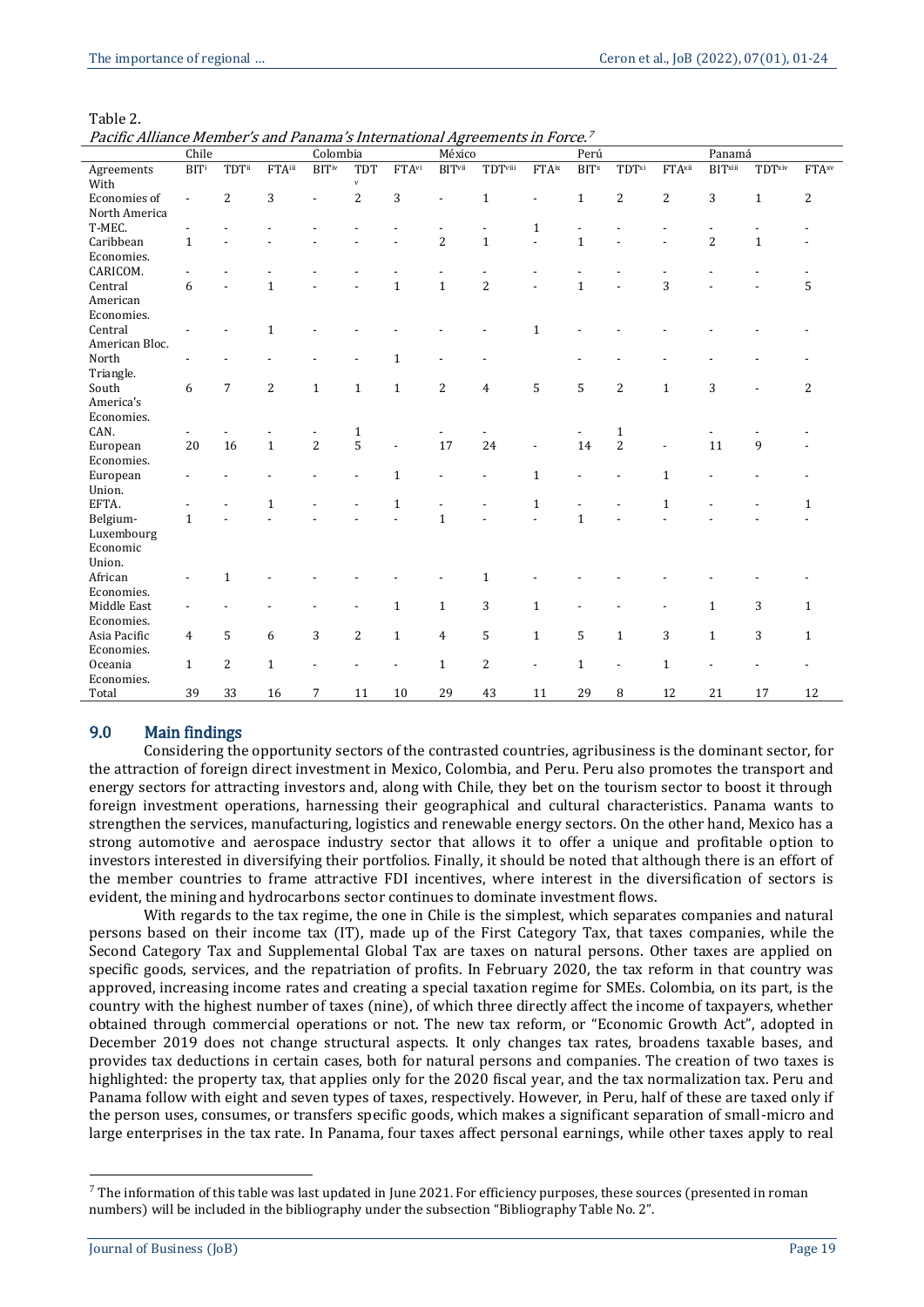estate, dividends, and remittances. Their rates are the lowest compared to the other four countries. Mexico has a tax structure similar to that of Chile with only four types of taxes.

In 2021, Panama (25%) and Chile (27%) have the lowest Income Tax (IT) for resident companies, followed by Peru (29.5%), Colombia (31%) and Mexico (35%). In the case of Mexico and Chile, the rates are expected to remain, given that the tax regime has already been proposed for the next four years.

IT for residents varies in relation to earnings. From the highest to the lowest, the following is the IT ranking: Chile (40%), Colombia (39%), Mexico (35%), Peru (30%), and Panama (25%).

For non-resident entities, Peru has a variable IT of 5% to 35%, depending on the source from which income is obtained, while Mexico has 5%, 25%, or 35%. Chile and Colombia collect 35% as IT, but in Colombia, an additional 7.5% is applied if dividends or shares are received, increasing the total amount collected. Panama applies the same percentage as for resident entities (25%) only if income is derived within the Panamanian territory.

The corporate regime is quite similar in all Pacific Alliance countries and Panama, holding similar business models, in terms of their possible membership and responsibility, but different in terms of their name and national requirements for openness and operation.

Labor regimes for foreigners are similar, except for Colombia, where there are no limitations on the number of foreigners a company can employ.

All Pacific Alliance countries offer more than one visa option for investors and traders visiting their countries for business activities. However, in the case of foreign workers, they all offer a single visa option. It is important to mention that the SEM Act of Panama -Multinational Companies Headquarters Act-, in addition to tax incentives, provides ease in visa obtention, differing from other countries.

All Pacific Alliance countries encourage Research and Development; Chile and Mexico offer tax credits for total expenditures, while Colombia and Peru provide deductions for invested income amounts. Based on this, Chile offers better benefits than its counterparts, as it not only offers loans, but provides subsidies and assistance with co-financing innovation projects. In terms of incentives for entrepreneurs or new industries, Chile established a program to boost selected entrepreneurs, Colombia, on its part, with the implementation of the Economía Naranja (Orange Economy) encourages creative industries, and Panama offers incentives in the City of Knowledge for technology development and research. It is worth mentioning that in Mexico, as a result of the increased use and consumption of digital platforms and services, the Federal Income Act established that companies providing these services during 2021 must withhold 100% VAT on in-country residents and on residents abroad without an establishment in Mexico; (PwC, 2021), something that can undoubtedly have an important effect on the growth of the sector.

In the tourism sector, only Colombia and Peru offer better tax rates, while Chile focuses on the execution of public programs and projects to promote the development of this activity. Colombia grants a very low preferential stable IT rate to investors and for 20 years. Peru grants anticipated benefits to commercial tourism operations.

Panama, Colombia, Mexico, and Chile have developed initiatives to promote their countries as settings for film or mega film productions. However, only the first three have enacted incentives for this sector, of which Colombia offers a higher rate of return on the value of expenditures.

Chile and Peru have allocated benefits related to their extreme territories, such as the north and south of the country in the case of Chile, and the Amazon for the case of Peru, where companies established in these areas will receive tax exemptions and reductions. As per Chile, investors will recover part of their investments. Mexico, depending on the territory, offers special federal tax incentives for investors and export industries. Panama, on its part, offers fiscal benefits for 10 years to multinational companies that require operations in some of its special economic areas.

In the area of renewable energy production, Colombia offers an IT deduction of 50%, VAT exemptions and customs duties, while Mexico exempts import and export tariffs on materials and machinery under this item. Similarly, Panama, with its new bet on this sector, offers special incentives specifically for wind and solar energy. Panama also encourages the reforestation of its territory by granting IT exemptions, tariff and tax exemptions, and migratory incentives.

Different from the other countries, Peru and Panama grant legal stability contracts for a period of 10 years to investors earning more than 5 million USD or 2 million USD, respectively. The case of Colombia differs from the previous ones, since it offers the possibility of signing a contract of this nature for mega investments, provided that the investment is equivalent to 30 million Tax Value Units (UVT, in Spanish) in 5 years and generates 400 direct jobs.

Mexico eliminated the Special Economic Zones (SEZs) by arguing that they did not meet the expected investment objective and established that the resources previously used in these zones will be redirected to the project of the Interoceanic Corridor of the Isthmus of Tehuantepec, which seeks to create a multimodal corridor and boost connectivity in the region. It has been announced that customs-free zones will be created along the corridor to attract private investors. The other countries keep geographic SEZs, with Colombia holding 36 permanent customs-free zones, 71 special permanent customs-free zones, and 4 offshore customs-free zones;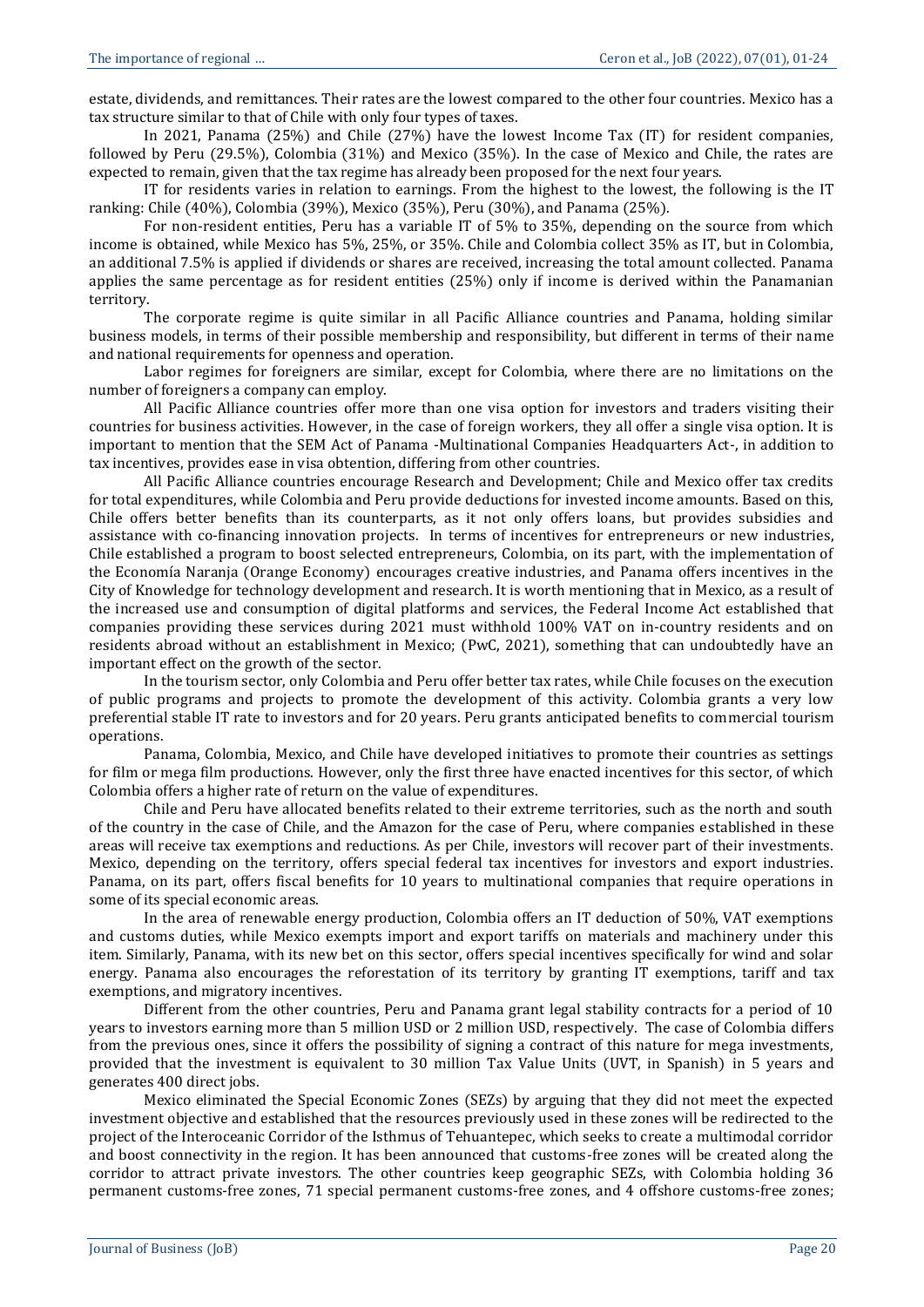Panama holds 12 active customs-free zones and 6 developing zones, in addition to four other special economic zones and a special area as a knowledge and technology platform that has fiscal incentives similar to its special economic zones; Peru holds only 7 SEZs, of which only 4 are in operation, and Chile has 3 customs-free zones. In addition, Chile implemented benefits and incentives in six of its regions. As a result, there are different SEZs that encourage investment throughout the country.

In descending order, the number of Bilateral Investment Treaties (BITs) concluded are: Chile (39), Mexico and Peru (29), Panama (21), and Colombia (7). In descending order, the number of treaties governing the avoidance of double taxation (TDTs) concluded are: Mexico (43), Chile (33), Panama (17), Colombia (11), and Peru (8). In descending order, the number of Free Trade Agreements (FTAs), including investment chapters, concluded are: Chile (16), Perú and Panamá (12), México (11) and Colombia (10). In descending order, the number of currently in force instruments are: Chile (88), Mexico and Peru (83), Panama (50), and Colombia (29). It can therefore be concluded that, in terms of international instruments, Chile is the most competitive country of the Pacific Alliance, while Colombia is the country with the least number of such agreements in force.

#### 10.0 Conclusions

Over the course of its nine years of creation, the Pacific Alliance has demonstrated its importance as a trading bloc, and its actions have had a positive impact on the Latin American region. By 2030, the PA seeks to become a regional group of great importance within the international context, by implementing dynamic, global interconnected initiatives that are closer to citizens. The bloc's trade and economic inclinations and its aim of partnering and working closely with the dominant economies of the Asia-Pacific region are evident. This makes of this economic group a great geostrategic player to current global value chains.

The investment regimes of the member countries retain certain similarities to attract foreign direct investment. For example, all countries encourage investment in large proportions in different sectors, provided that they meet certain requirements such as the number of jobs to generate (for Colombia). These regimes, beyond seeking capital income for their country, include social factors that contribute to the sustainable economic development of the member states, as predicted in the PA's objectives.

Trade and investment agreements are an important instrument in all countries to attract investment and stimulate trade relations. Although, the purpose of this article is not to demonstrate a positive relationship between the number of agreements with the degree of development of the economies, it is important to mention that they are necessary to meet the objectives each member state has in terms of growth, as one of the requirements to be a member is to have trade agreements with the state members of the alliance. On its part, Panama, as a member candidate to the Pacific Alliance, shows a favorable profile and adds a complementary component in its logistics services, research and development sectors. Optimistically, Panama can conclude a trade agreement with Colombia to make progress in its path to accession.

It is interesting to see how Mexico is the only country of the Pacific Alliance that considers that the Special Economic Zones did not fulfill their development objectives and has eliminated them to develop an ambitious project, the Interoceanic Corridor of the Isthmus of Tehuantepec. The corridor aims at establishing special economic development areas/zones that are expected to consider IT and VAT exemptions as part of its development strategy and instrument to attract foreign investment. This is a case for further study, but it is once again evident that the elements of union between member states go beyond the similarities that their internal policies may have.

Finally, it can be concluded that the projections for the Pacific Alliance are clearly positive. Its growth and relevance within the region have drawn the attention of 59 countries that, from their role as observers, can closely follow the movements and decisions of the alliance, in addition to being able to apply for membership. Thus, the Alliance has been able to develop and consolidate as a strategic platform for trade and economic development through the various trade regulatory frameworks and investment incentives of its member states.

In the context of globalization and the post-COVID 19 scenario, the Alliance's areas of focus seek to ensure that countries are at the forefront of the world's current events and trends. From the point of view of the authors of this article, this will allow the bloc to face the challenges of a new world economic order with all the tools it has available. This will take place in favor of the continuity, durability, and robustness of the bloc.

#### References

Alianza del Pacífico. *What is the Pacific Alliance?* Retrieved July 14, 2021, from <https://alianzapacifico.net/en/what-is-the-pacific-alliance/>

Alianza del Pacífico. Figures of the Pacific Alliance. Retrieved July 14, 2021, fro[m https://alianzapacifico.net/en/](https://alianzapacifico.net/en/)

Alianza del Pacífico. Paises Observadores. Retrieved August 08, 2020, from [https://alianzapacifico.net/paises](https://alianzapacifico.net/paises-observadores/)[observadores/](https://alianzapacifico.net/paises-observadores/)

Alianza del Pacífico (2012). Acuerdo marco de la Alianza del Pacífico. Paranal, Chile: Alianza del Pacífico. <https://alianzapacifico.net/download/acuerdo-marco-de-la-alianza-del-pacifico/>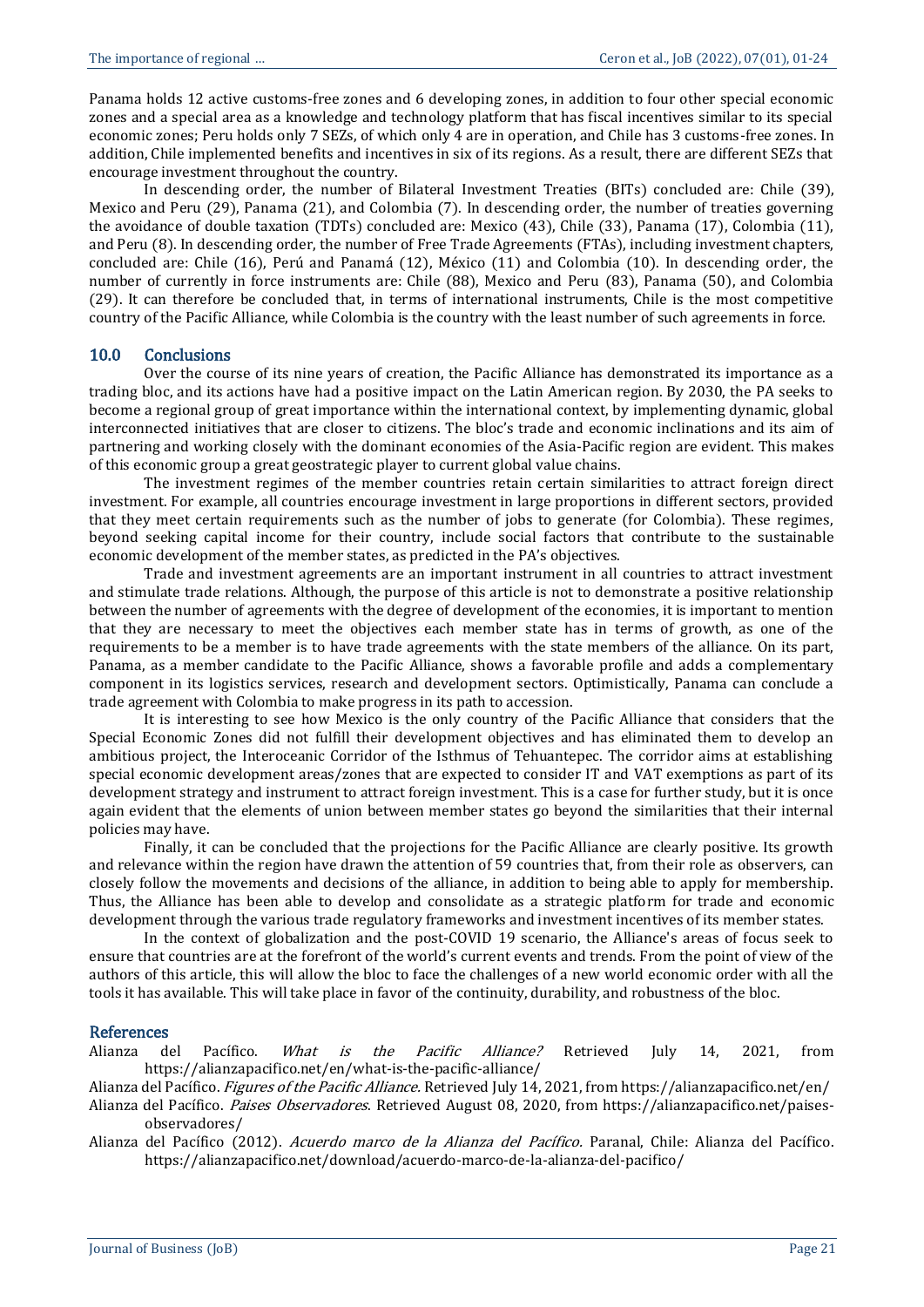- Alianza del Pacífico (2014). Protocolo Adicional al Acuerdo Marco de la Alianza del Pacífico. Cartagena, Colombia: Alianza del Pacífico. [https://alianzapacifico.net/download/protocolo-adicional-al-acuerdo](https://alianzapacifico.net/download/protocolo-adicional-al-acuerdo-marco-de-la-alianza-del-pacifico/)[marco-de-la-alianza-del-pacifico/](https://alianzapacifico.net/download/protocolo-adicional-al-acuerdo-marco-de-la-alianza-del-pacifico/)
- Alianza del Pacífico (2018). Declaración de Puerto Vallarta. XIII Cumbre de la Alianza del Pacífico, Puerto Vallarta, México, 24 de julio. Retrieved August 07, 2020, from <https://alianzapacifico.net/download/declaracion-de-puerto-vallarta/>
- Alianza del Pacífico. (2019). Declaración de Lima. *XIV Cumbre de la Alianza del Pacífico*, Lima, Perú, 6 de iulio. Retrieved August 07, 2020, from [https://alianzapacifico.net/declaracion-de-lima-xiv-cumbre-de-la](https://alianzapacifico.net/declaracion-de-lima-xiv-cumbre-de-la-alianza-del-pacifico/)[alianza-del-pacifico/](https://alianzapacifico.net/declaracion-de-lima-xiv-cumbre-de-la-alianza-del-pacifico/)
- Ardila, M. (2015). La Alianza del Pacífico y su importacia geoestratégica. Pensamiento Propio, 20(42), pp. 243-262.
- Arévalo, L. G. (2014). La Alianza Pacífico: geopolítica e integración económica. Revista VIA IURIS, (16), pp. 159-172[. https://www.redalyc.org/pdf/2739/273933373009.pdf](https://www.redalyc.org/pdf/2739/273933373009.pdf)
- Balassa, B. (1961). The Theory of Economic Integration Westport. Connecticut: Greenwood Press.
- Beltrán, M. L., & Ferrer, T. H. (2016). Alianza Pacífico: una perspectiva geopolítica y económica. *Dimensión* Empresarial, 14(1), pp. 79-94.
- Chaves, G. C. (2018). Aproximación teórica y conceptual para el análisis de la Alianza del Pacífico. Desafíos, 30(1), pp. 21-45.<https://doi.org/10.12804/revistas.urosario.edu.co/desafios/a.5775>
- Dade, C., & Meacham, C. (2013). The Pacific Alliance: An Example of Lessons Learned. Washington D.C: Center for Strategic and International Studies (CSIS). Retrieved July 08, 2020, from <https://www.csis.org/analysis/pacific-alliance-example-lessons-learned>
- Dul, J., & Hak, T. (2008). Case study methodology in business research. Oxford, England: Butterworth-Heinemann.
- Durán L, J., & Cracau, D. (2016). The Pacific Alliance and its economic impact on regional trade and investment. Evaluation and perspectives. [Series International Trade no. 128]. Santiago de Chile: Division of the Economic Commission for Latin America and the Caribbean (ECLAC). Retrieved July 08, 2020, from [https://repositorio.cepal.org/bitstream/handle/11362/40860/1/S1601207\\_en.pdf](https://repositorio.cepal.org/bitstream/handle/11362/40860/1/S1601207_en.pdf)
- Economic Commission for Latin America and the Caribbean (ECLAC), Regional Integration in Latin America, Globalization and South-South Trade, 1998 (LC/PUB.1128), Santiago, 1998. Retrieved November 24, 2021, from [https://repositorio.cepal.org/bitstream/handle/11362/31059/1/S9860440\\_en.pdf](https://repositorio.cepal.org/bitstream/handle/11362/31059/1/S9860440_en.pdf)
- Economic Commission for Latin America and the Caribbean (ECLAC), International Trade Outlook for Latin America and the Caribbean, 2020 (LC/PUB.2020/21-P), Santiago, 2021. Retrieved November 23, 2021, fro[m https://repositorio.cepal.org/bitstream/handle/11362/46614/1/S2000804\\_en.pdf](https://repositorio.cepal.org/bitstream/handle/11362/46614/1/S2000804_en.pdf)
- EY. (2018). Pacific Alliance Business and Investment Guide 2018/2019. Perú: Alianza del Pacífico. <https://alianzapacifico.net/download/pacific-alliance-business-and-investment-guide-2018-2019/>
- Farquhar, J. D. (2012). Case study research for business. London: Sage.
- García, J. (2013). Alianza del Pacífico. ¿Hacia dónde vamos? Agenda Internacional, 20(31), pp.43-54. <http://revistas.pucp.edu.pe/index.php/agendainternacional/article/view/7727/7975>
- George, A. L., & Bennett, A. (2005). Case studies and theory development in the social sciences. Cambridge: MIT Press.
- Guerrero, P., K. Lucenti, & S. Galarza. (2010). Trade Logistics and Regional Integration in Latin America and the Caribbean. ADBI Working Paper 233. Tokyo: Asian Development Bank Institute. Retrieved November 23, 2021, fro[m https://www.adb.org/sites/default/files/publication/156088/adbi-wp233.pdf](https://www.adb.org/sites/default/files/publication/156088/adbi-wp233.pdf)
- Invest Chile (n.d.). Guía del Inversionista Extranjero. Información Clave para invertir en Chile. Retrieved July 08, 2020, from [https://tools.investchile.gob.cl/guiadelinversionista](https://tools.investchile.gob.cl/guiadelinversionista-idiomas?_ga=2.181002151.1299326238.1594411679-2016489251.1592316617)[idiomas?\\_ga=2.181002151.1299326238.1594411679-2016489251.1592316617](https://tools.investchile.gob.cl/guiadelinversionista-idiomas?_ga=2.181002151.1299326238.1594411679-2016489251.1592316617)
- Malamud, A. (2011). Conceptos, teorías y debates sobre la integración regional, Norteamérica, 6(2), pp. 219-249. <http://www.scielo.org.mx/pdf/namerica/v6n2/v6n2a8.pdf>
- Ministerio de Relaciones Exteriores (n.d.). Alianza del Pacífico. Retrieved July 08, 2020, from <https://www.cancilleria.gov.co/international/consensus/pacific-alliance>
- Nolte, D. (2016). The Pacific Alliance: Nation-Branding through regional organisations. [GIGA Focus Lateinamerika Working Paper no. 4], Retrieved July 08, 2020, from GESIS – Leibniz Institute for the Social Sciences<https://www.ssoar.info/ssoar/handle/document/47994>
- PwC (2021). Boletín Reformas Fiscales para 2021 aprobadas en el Congreso de la Unión. [https://explore.pwc.com/reformafiscal2021/boletin\\_ref\\_fiscal21](https://explore.pwc.com/reformafiscal2021/boletin_ref_fiscal21)
- Vargas-Alzate, L. F. (2019). La Alianza del Pacífico como elemento catalizador para la cooperación: una revisión desde la óptica del Sur Global. OASIS, (29), pp. 175-196.<https://doi.org/10.18601/16577558.n29.09>
- Villarreal, M. A. (2016). The Pacific Alliance: A Trade Integration Initiative in Latin America. [Report 43748]. USA: Congressional Research Service. Retrieved July 08, 2020, from <https://crsreports.congress.gov/product/pdf/R/R43748>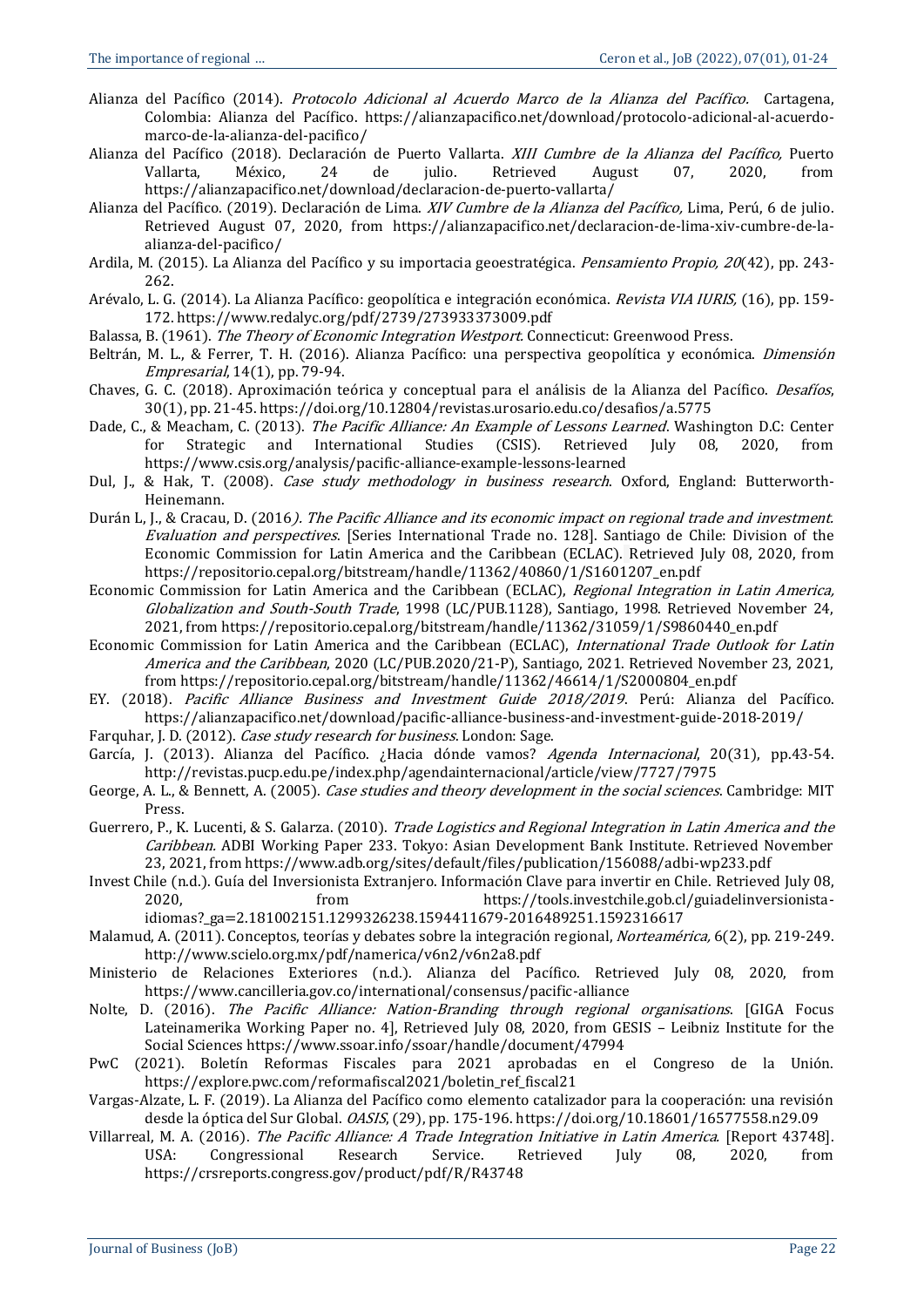The World Bank Group. (2019). *Doing Business 2019. Training for Reform*. Washington D.C: The World Bank Group. [https://espanol.doingbusiness.org/content/dam/doingBusiness/media/Annual-](https://espanol.doingbusiness.org/content/dam/doingBusiness/media/Annual-Reports/English/DB2019-report_web-version.pdf)[Reports/English/DB2019-report\\_web-version.pdf](https://espanol.doingbusiness.org/content/dam/doingBusiness/media/Annual-Reports/English/DB2019-report_web-version.pdf)

- Thomas, G. (2011). A Typology for the Case Study in Social Science Following a Review of Definition, Discourse, and Structure. *Qualitative Inquiry* (17:6), pp. 511-521.
- Yin, R. K. (2018). Case Study Research and Applications: Design and Methods, (6th ed.). London: SAGE Publications, Inc.

Bibliography Table 1.

- Agencia de Promoción de la Inversión Privada-Peru (ProInversión). Retrieved July 08, 2020, from [https://www.proinversion.gob.pe](https://www.proinversion.gob.pe/)
- Asociación Nacional de Empresarios de Colombia (ANDI). Zonas Francas Colombia. Retrieved July 08, 2020, fro[m http://www.andi.com.co/Home/Camara/1041-zonas-francas](http://www.andi.com.co/Home/Camara/1041-zonas-francas)
- Congreso de los Estados Unidos Mexicanos. (1970, 1 de abril). Ley Federal del Trabajo. Diario Oficial 01 de abril 1970. [http://www.diputados.gob.mx/LeyesBiblio/ref/lft/LFT\\_orig\\_01abr70\\_ima.pdf](http://www.diputados.gob.mx/LeyesBiblio/ref/lft/LFT_orig_01abr70_ima.pdf)
- Congreso de la República de Colombia. (2019, 27 de diciembre). Ley  $N^{\circ}$  2010. Ley de crecimiento económico. Diario Oficial No. 51.179. <http://www.suin-juriscol.gov.co/viewDocument.asp?ruta=Leyes/30038705>
- Estatuto Tributario Nacional de Colombia. [<https://estatuto.co/>](https://estatuto.co/)
- La Asamblea Nacional de Panamá. (1956, 27 de enero). Ley N° 8, Código Fiscal de la República de Panamá. Gaceta Oficial 12995.

[https://data.miraquetemiro.org/sites/default/files/documentos/Co%CC%81digo%20Fiscal%20de%2](https://data.miraquetemiro.org/sites/default/files/documentos/Co%CC%81digo%20Fiscal%20de%20la%20Repu%CC%81blica%20de%20Panama%CC%81.pdf) [0la%20Repu%CC%81blica%20de%20Panama%CC%81.pdf](https://data.miraquetemiro.org/sites/default/files/documentos/Co%CC%81digo%20Fiscal%20de%20la%20Repu%CC%81blica%20de%20Panama%CC%81.pdf)

- La Asamblea Nacional de Panamá. (1971, 16 de julio). Decreto de Gabinete  $N^{\circ}$ 249, Ley Orgánica del Ministerio de *Trabajo y Bienestar Social.* Gaceta Oficial N° 16655. <https://www.mitradel.gob.pa/trabajadores/codigo-detrabajo/>
- La Asamblea Nacional de Panamá. (2011, 5 de abril). Ley N° 32, Régimen especial, integral y simplificado para Zonas Francas. Gaceta Oficial 26757-B.

[https://www.mici.gob.pa/uploads/media\\_ficheros/2018/11/1/documentos/comercio-exterior/zona](https://www.mici.gob.pa/uploads/media_ficheros/2018/11/1/documentos/comercio-exterior/zona-franca/ley-de-zonasfrancas.pdf)[franca/ley-de-zonasfrancas.pdf](https://www.mici.gob.pa/uploads/media_ficheros/2018/11/1/documentos/comercio-exterior/zona-franca/ley-de-zonasfrancas.pdf)

- Ministerio de Hacienda de Chile. (1081, 9 de abril). *Decreto con Fuerza de Ley Nº 15*. Biblioteca del Congreso Nacional de Chile[. http://bcn.cl/2eqwx](http://bcn.cl/2eqwx)
- Ministerio del Interior de Chile. (1999, 30 de marzo). Ley Nº 19606. Incentivos para el desarrollo económico de las Regiones de Aysen y de Magallanes, y de la Provincia de Palena. Biblioteca del Congreso Nacional de Chile[. http://bcn.cl/2eqw6](http://bcn.cl/2eqw6)
- Ministerio de Hacienda de Chile. (2001, 18 de abril). Decreto con Fuerza de Ley Nº 1. Biblioteca del Congreso Nacional de Chile[. http://bcn.cl/2eqw0](http://bcn.cl/2eqw0)
- Ministerio de Hacienda de Chile. (2001, 18 de abril). *Decreto con Fuerza de Ley Nº 3.* Biblioteca del Congreso Nacional de Chile[. http://bcn.cl/2eqwt](http://bcn.cl/2eqwt)
- Ministerio de Hacienda de Chile. (2013, 22 de enero). Ley  $N^{\circ}$  20655. Incentivos especiales para las zonas extremas del país. Biblioteca del Congreso Nacional de Chile.<http://bcn.cl/2eqvr>
- Ministerio de Hacienda de Chile. (2018, 19 de enero). Ley N° 20241. Incentivos Tributarios, Inversiones, Investigación y Desarrollo. Biblioteca del Congreso Nacional de Chile. <https://www.bcn.cl/leychile/navegar?idNorma=268637>
- Ministerio de Hacienda de Chile. (2020, 13 de febrero). Ley Nº 21210. Moderniza la legislación tributaria. Biblioteca del Congreso Nacional de Chile.<http://bcn.cl/2eqw4>
- Presidencia de la República de Colombia. (1950, 5 de agosto). Código Sustantivo del Trabajo. Diario Oficial No. 27.407[. http://www.secretariasenado.gov.co/senado/basedoc/codigo\\_sustantivo\\_trabajo.html](http://www.secretariasenado.gov.co/senado/basedoc/codigo_sustantivo_trabajo.html)
- Presidencia de la República de México. (2006, 13 de noviembre). Decreto para el fomento de la industria manufacturera, maquiladora y de servicios de exportación. Diario Oficial 01 de noviembre de 2020. [https://www.snice.gob.mx/~oracle/SNICE\\_DOCS/IMMEX211220pdf-IMMEX-211220-pdf\\_20200114-](https://www.snice.gob.mx/~oracle/SNICE_DOCS/IMMEX211220pdf-IMMEX-211220-pdf_20200114-20200114.pdf) [20200114.pdf](https://www.snice.gob.mx/~oracle/SNICE_DOCS/IMMEX211220pdf-IMMEX-211220-pdf_20200114-20200114.pdf)
- Presidencia de la República de México. (2015, 20 de abril). Reglamento de la Ley Aduanera. Diario Oficial 20 de abril 2015. [https://www.dof.gob.mx/nota\\_detalle.php?codigo=5389356&fecha=20/04/2015](https://www.dof.gob.mx/nota_detalle.php?codigo=5389356&fecha=20/04/2015)
- Presidencia de la República de México, (2019, 18 de noviembre). Decreto por el que se abrogan los diversos de Declaratorias de las Zonas Económicas Especiales. Diario Oficial 19 de noviembre 2019. <https://sidof.segob.gob.mx/notas/5579365>
- Presidencia de la República de Perú. (1991, 2 de septiembre). Decreto Legislativo Nº 662, Régimen de estabilidad jurídica a las inversiones extranjeras. Diario Oficial "El Peruano". [http://www2.congreso.gob.pe/sicr/cendocbib/con4\\_uibd.nsf/ED760CA3685D01CC05257CC8006B3A](http://www2.congreso.gob.pe/sicr/cendocbib/con4_uibd.nsf/ED760CA3685D01CC05257CC8006B3A10/$FILE/4_DECRETOS_LEGIS_662_ESTABILIDIDAD_JURIDICA.pdf) [10/\\$FILE/4\\_DECRETOS\\_LEGIS\\_662\\_ESTABILIDIDAD\\_JURIDICA.pdf](http://www2.congreso.gob.pe/sicr/cendocbib/con4_uibd.nsf/ED760CA3685D01CC05257CC8006B3A10/$FILE/4_DECRETOS_LEGIS_662_ESTABILIDIDAD_JURIDICA.pdf)
- Presidencia de la República de Perú. (1991, 13 de noviembre). Decreto Legislativo Nº 757, Ley Marco para el Crecimiento de la Inversión Privada. Diario Oficial "El Peruano".